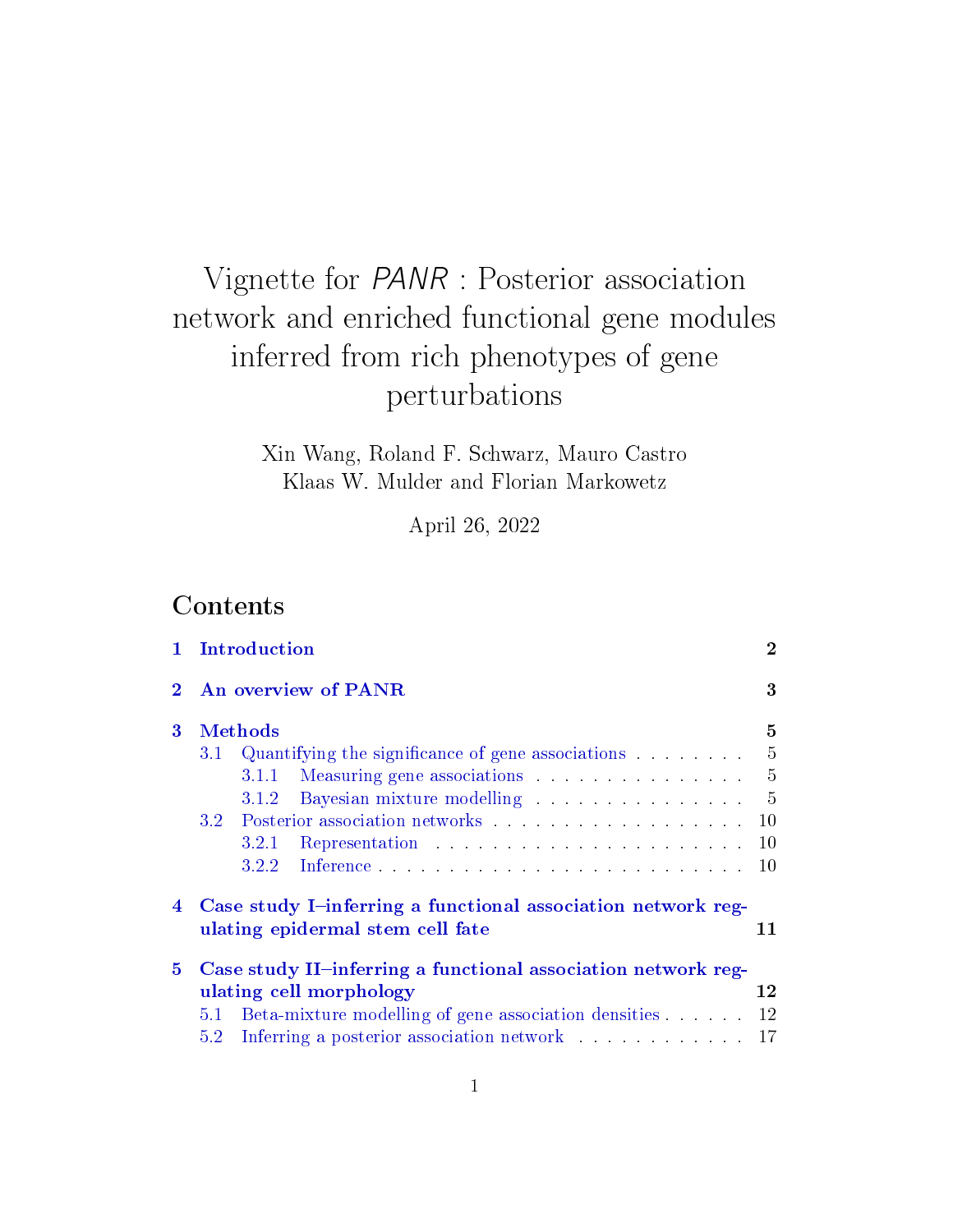<span id="page-1-1"></span>

|  | <b>6</b> Session info |  |  |  |  |  |  |  |  | 23 |
|--|-----------------------|--|--|--|--|--|--|--|--|----|

[7 References](#page-23-0) 24

### <span id="page-1-0"></span>1 Introduction

An important goal of systems biology is to understand how genes act in concert with each other as functional modules to control a biological function or get involved in a biological process. Large-scale gene silencing coupled with rich phenotypic screening paves the road towards a systematic understanding of gene functions as well as their interactions. Notably, regardless of particular screening technology and phenotypes selected (e.g. biochemical marker [\[13\]](#page-24-0), cell morphologies [\[1\]](#page-23-1), tissue architectures [\[16\]](#page-24-1)), associations such as correlation coefficients between phenotypic profiles of genes are widely used to investigate their functional interactions [\[1,](#page-23-1) [16,](#page-24-1) [17\]](#page-23-2).

However, predicting an association network has two big challenges: (a) how to make a statistically meaningful cutoff to select significant interactions from the densely connected network; (b) how to incorporate prior knowledge about functional interactions. In this paper, we propose an efficient Bayesian mixture modelling approach to address these two challenges. We quantify the statistical significance of functional connections between genes by performing a beta-mixture modelling of gene associations. We employ a strati fication strategy to take into consideration potential prior knowledge for the functional network such as protein-protein interactions.

To fit the beta-mixture model to screening data, we perform MAP (maximum a posteriori) inference based on the EM algorithm [\[6\]](#page-23-3). The algorithm alternates between computing the expectation of the log-posterior probability based on the current estimates for the latent variables and maximizing the expected log-posterior. Having estimated the parameters in the beta-mixture model, we compute posterior probabilities for each gene pair belonging to the positive, negative or lack of association component. To perform a model selection for each edge, a signal-to-noise ratio (SNR), the posterior odds in favor of signal (association) to noise (lack of association), is computed.

All bioinformatic steps to infer a PAN are realised in the *PANR* package, which includes essentially two S4 classes for beta-mixture modelling and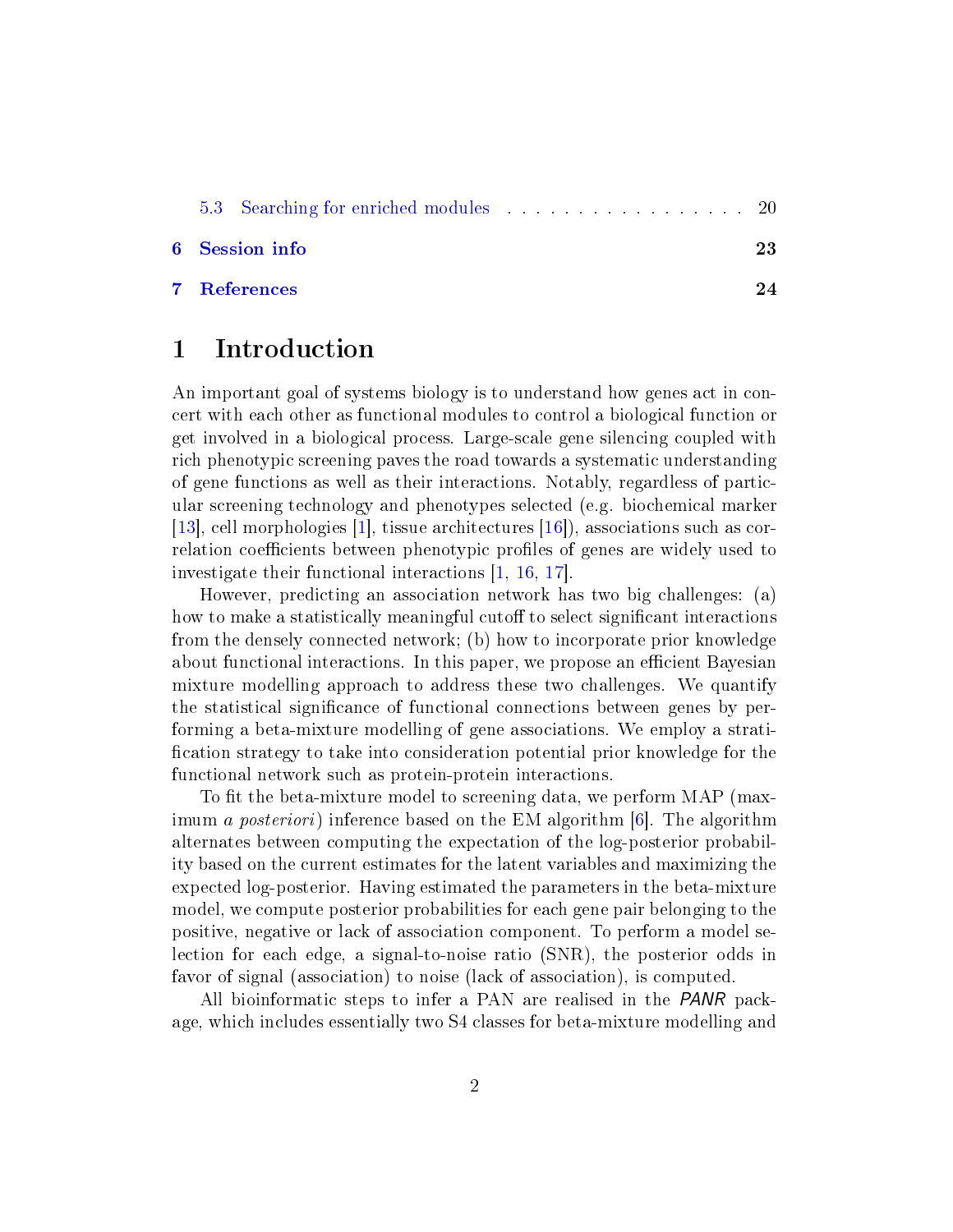<span id="page-2-2"></span>

<span id="page-2-1"></span>Figure 1: The workflow of **PANR**. PANR can be applied to a variety of phenotyping screens such as gene expression(a[\[15\]](#page-24-2)), cell morphologies(b[\[17\]](#page-23-2)), tissue architectures $(c[16])$  $(c[16])$  $(c[16])$ , etc.

network inference, respectively. The rest of the viegnette is arranged in the following order:

- To begin, we take a brief overview of the package. We introduce the workflow to infer a posterior association network and gene modules starting from rich phenotyping screens.
- Second, we introduce the methods and algorithm for PANR .
- Third, we conduct a case study using the data set from Bakal et al. 2007 [\[1\]](#page-23-1) to demonstrate how to use the package step by step.
- Finally, we demonstrate another application on the data set from Mulder 2011 [\[13\]](#page-24-0).

## <span id="page-2-0"></span>2 An overview of PANR

The workflow of *PANR* is illustrated in Figure [1.](#page-2-1)

PANR takes as input various types of rich phenotyping screens such as gene expressions, cell morphologies, etc. following gene silencing experiments [\[15,](#page-24-2) [17,](#page-23-2) [16\]](#page-24-1). The input data is supposed to be preprocessed and summarized (e.g. by using cellHTS2 or other user-defined methods such as [\[1\]](#page-23-1)). The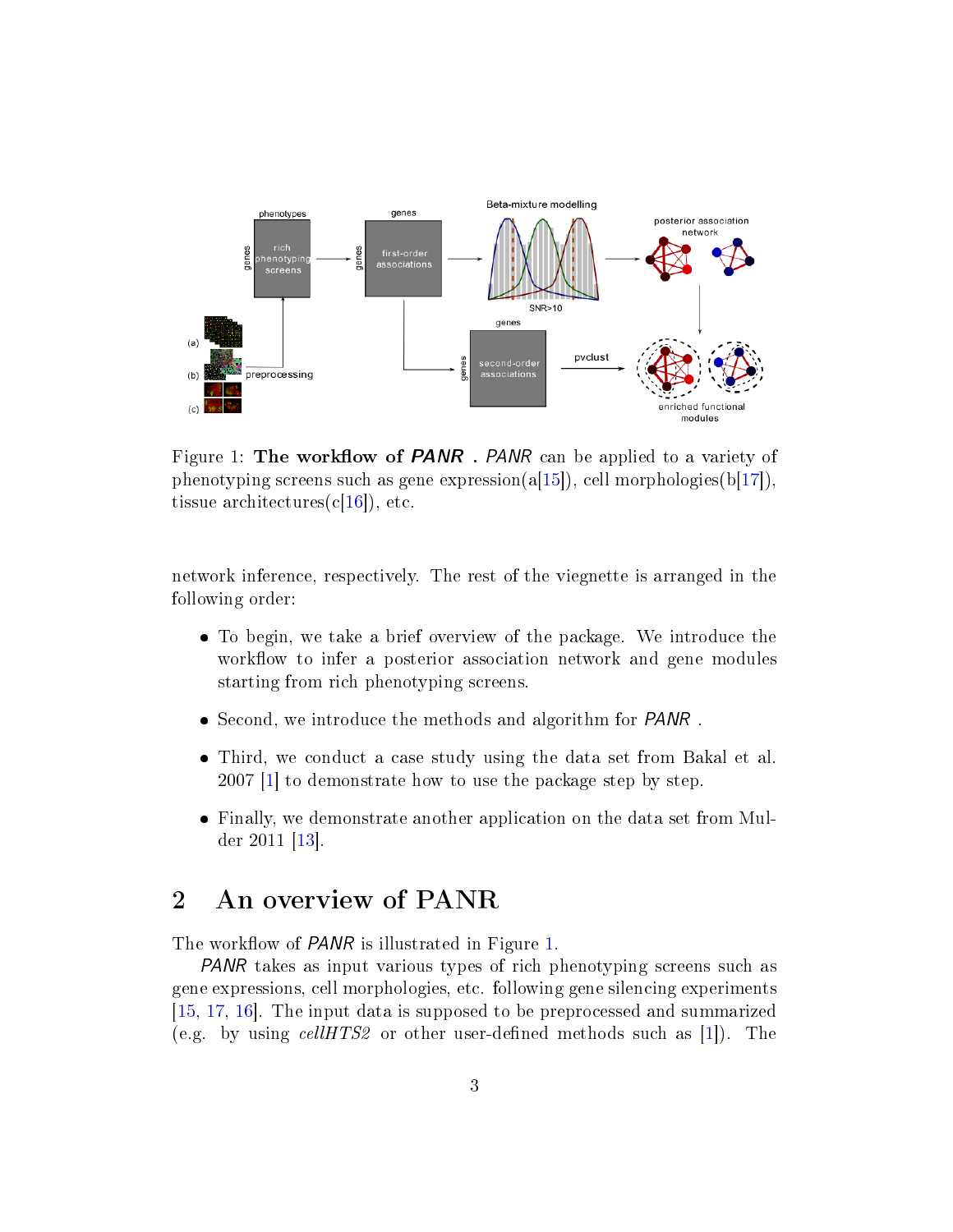<span id="page-3-0"></span>preprocessed data should be a numeric matrix with rows and columns corresponding to genes and phenotypes (or conditions).

Quantifying gene associations A conventional way to quantify the functional association between two genes is to compute the similarity between their phenotypes based on correlation coefficients (e.g.  $[17]$ ). *PANR* prefers the uncentered correlation coefficient (also known as cosine similarity), which was described as a function that considers both magnitude and direction [\[11\]](#page-24-3). It has been proven to be a highly desirable metric for exploring gene expression patterns [\[11,](#page-24-3) [12,](#page-24-4) [14\]](#page-24-5). Thus, we will focus on cosine similarities throughout this manual.

Beta-mixture modelling PANR conducts beta-mixture modelling on association densities to quantify the significances of gene interactions. Specifically, for each pair of genes we compute a posterior probabily for it belonging to the positive  $(2)$ , negative  $(3)$  association or lack of association  $(3)$ component of a beta-mixture distribution. We also extend the original model to allow incorporation of possible prior knowledge of functional associations such as protein-protein interactions.

Inferring a posterior association network Following the beta-mixture modelling, we formalize a novel gene network-posterior association network (PAN) to represent co-functions between genes inferred from perturbations with respect to studied biological function or process. As the name implies, a PAN encodes a posteriori beliefs of functional association types on edges between genes. To infer a PAN, we compute posterior odds for each gene pair in favor of signal (the  $+$ ' and  $-$ ' components) to noise (the  $\times$ ' component). These posterior odds can be used to weigh edges of a PAN, and a cutoff score (e.g. 10) can be selected to exclude non-signicant edges.

Searching for significantly enriched functional modules PANR performs hierarchical clustering on second-order similarities, a popular measure of gene modularity, between genes to search for enriched modules. To assess the uncertainty of the clustering analysis,  $PANR$  computes a  $p$ -value for each cluster using multiscale bootstrap resampling powered by pvclust [\[4\]](#page-23-4).

As a demonstration, in this vignette, we introduce how to perform these analyses on two types of RNA interference screens [\[1,](#page-23-1) [13\]](#page-24-0). For the other types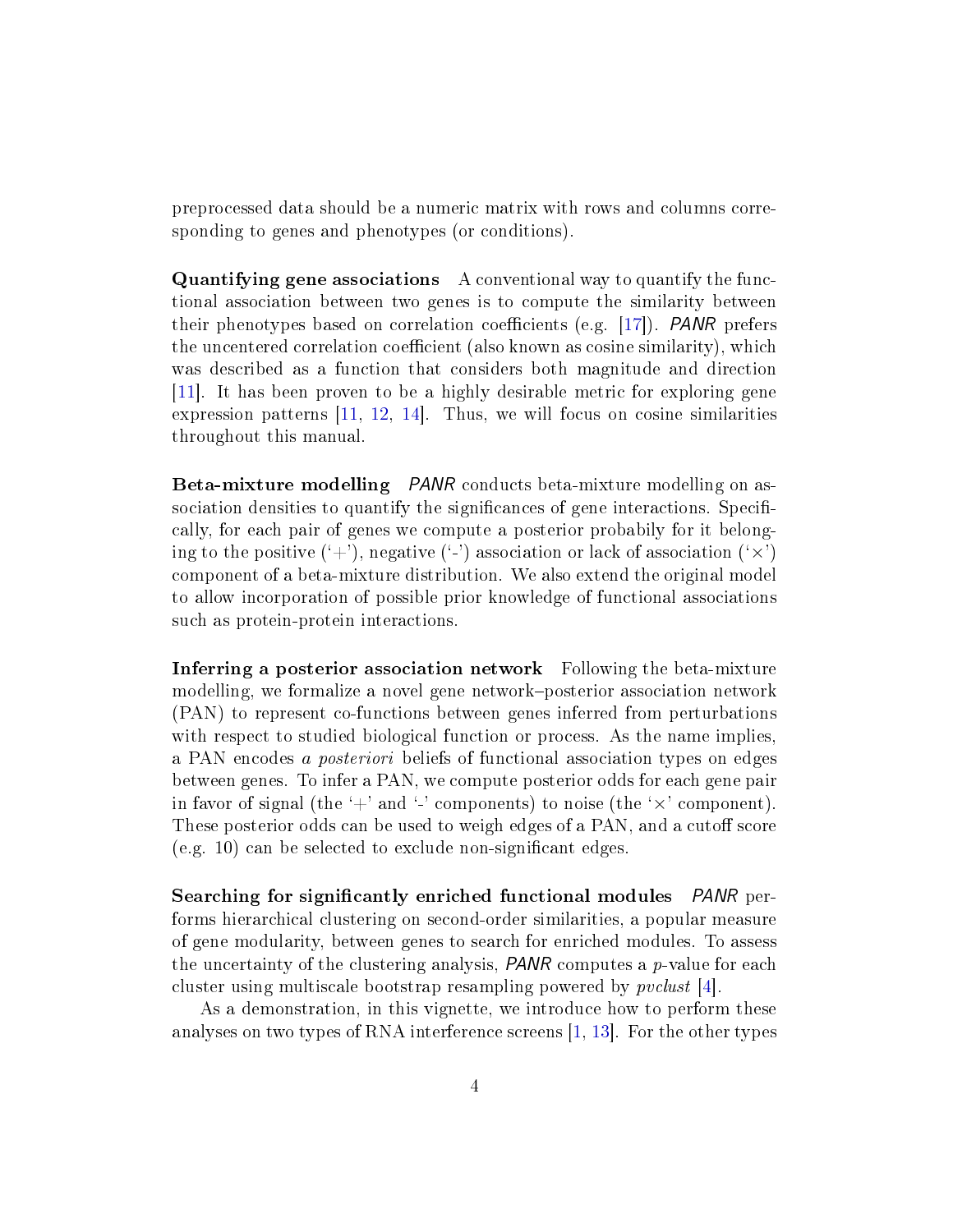<span id="page-4-4"></span>of phenotyping screens, the users can design their own classes, methods and pipelines very easily based on this package to infer PANs.

## <span id="page-4-0"></span>3 Methods

### <span id="page-4-1"></span>3.1 Quantifying the significance of gene associations

### <span id="page-4-2"></span>3.1.1 Measuring gene associations

We will focus on cosine similarities throughout this vignette, although other centered correlation coefficients can also be used potentially.

Let  $X = [x_{ik}]_{i=1,2,\dots,n;k=1,2,\dots,r}$  be a matrix of measured phenotypes, in which  $n$  and  $r$  denote the number of genes and replicates in the experiment, respectively. The cosine similarity here between gene  $i$  and  $j$  is their normalized dot product, namely:

$$
c_{ij} = \frac{\mathbf{x}_i \cdot \mathbf{x}_j}{\|\mathbf{x}_i\| \|\mathbf{x}_j\|} \tag{1}
$$

A cosine similarity ranges from  $-1$  (exactly opposite) to 1 (exactly the same) with 0 indicating independence. The biological meaning for a positive or negative cosine similarity is that two genes are positively or negatively regulated, affected or functionally related, depending on the type of phenotype measured.

Having quantified the associations between genes, a natural and critical question is how to tell the signicance. The most conventional solution is to simulate a null distribution of associations using permutations, which is used to perform hypothesis tests with the alternative hypothesis that the studied gene association is significantly different from the null. A  $p$ -value can be computed to assess the statistical signicance for each pair of genes being functionally associated. Alternatively, we address this challenge by a Bayesian mixture modelling approach. An advantage over permutation tests, as we will demonstrate later in this paper, is that it allows incorporation of a priori beliefs on edges.

### <span id="page-4-3"></span>3.1.2 Bayesian mixture modelling

Finite mixture models have been used to identify co-expressed genes from gene expression data  $[5]$ . An efficient methodology was proposed by Ji et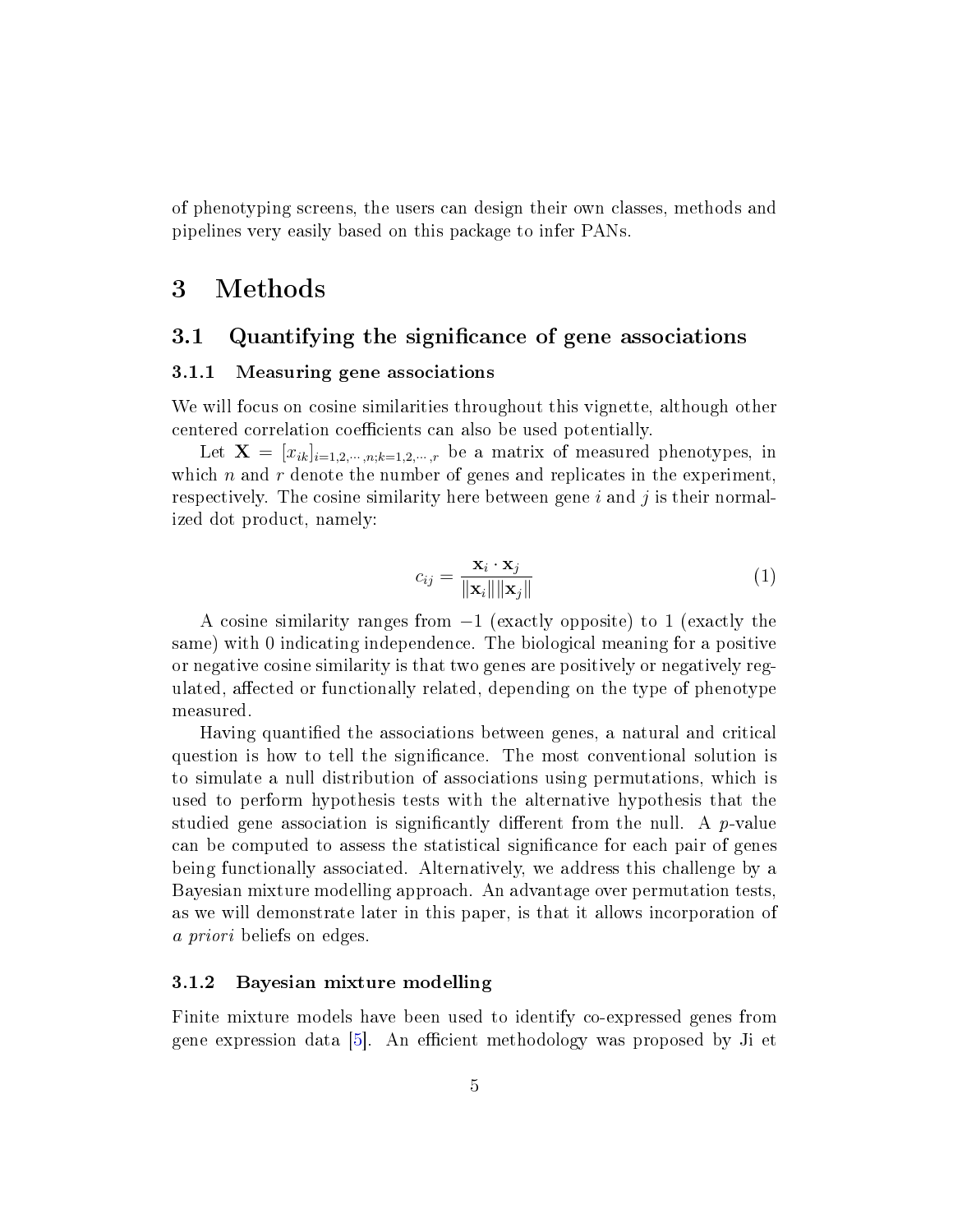<span id="page-5-0"></span>al., which models densities of correlation coefficients of gene expression levels by a mixture of a finite number of beta distributions [\[2\]](#page-23-6). Here, we propose a beta-mixture distribution to model associations of phenotypic readouts of loss-of-function genetic screens to predict functional connections between genes.

Our motivation for the model came from the observation that the distribution of cosine similarities computed from RNAi screens exhibits three peaks: one at the central and the other two at both tails (Figure [3\)](#page-15-0). A natural and simple way to model the distribution is to employ a mixture of three beta distributions. The biological interpretations for the three mixture components are that they represent positive association  $(+)$ , negative association (-) and lack of association (x), respectively.

In the following paragraphs, we describe in details the global beta-mixture model, the stratified model for prior incorporation, Bayesian regularization. posterior probabilities and model inference by maximum a posteriori estimation.

Likelihood function For simplicity, we denote the set of association scores (e.g. cosine similarities) as  $\mathbf{a}' = \{a'_i\}$  $u'_{u}: u = 1, 2, \cdots, \binom{n}{2}$  $\binom{n}{2}$ . To fit the range of beta-distributions, we use linearly transformed scores  $a = \{a_u : u =$  $1, 2, \cdots, \binom{n}{2}$  ${n \choose 2}$ , in which  $a_u = (a'_u + 1)/2$ .

We assume that  $a_u$  follow a mixture of three beta distributions, namely:

$$
a_u \sim \sum_{m \in \mathbf{M}} \pi_m f_m(a_u | \alpha_m, \beta_m), \quad \mathbf{M} = \{ ' + ', ' - ', ' \times ' \} ,
$$
 (2)

where  $f(a_u|\alpha_m, \beta_m)$  is a beta density function with  $\alpha_m$  and  $\beta_m$  as shape parameters.

Let  $\mathbf{Z} = [\mathbf{z}_u]_{u=1,2,\dots,n}$  be a matrix of hidden data, where  $\mathbf{z}_u = [z_{um}]_{m \in \mathbf{M}}$  is a vector of latent indicator variables for gene  $u$ , in which:

$$
z_{um} = \begin{cases} 1 & \text{if } a_u \text{ comes from component } m \\ 0 & \text{otherwise} \end{cases}
$$
 (3)

 $\mathbf{z}_u$  is independent and identically distributed according to an three-category multinomial distribution with probabilities  $\boldsymbol{\pi} = [\pi_m]_{m \in \mathbf{M}}$ .

The likelihood of the sets of parameter  $\theta$  and  $\pi$  given the complete data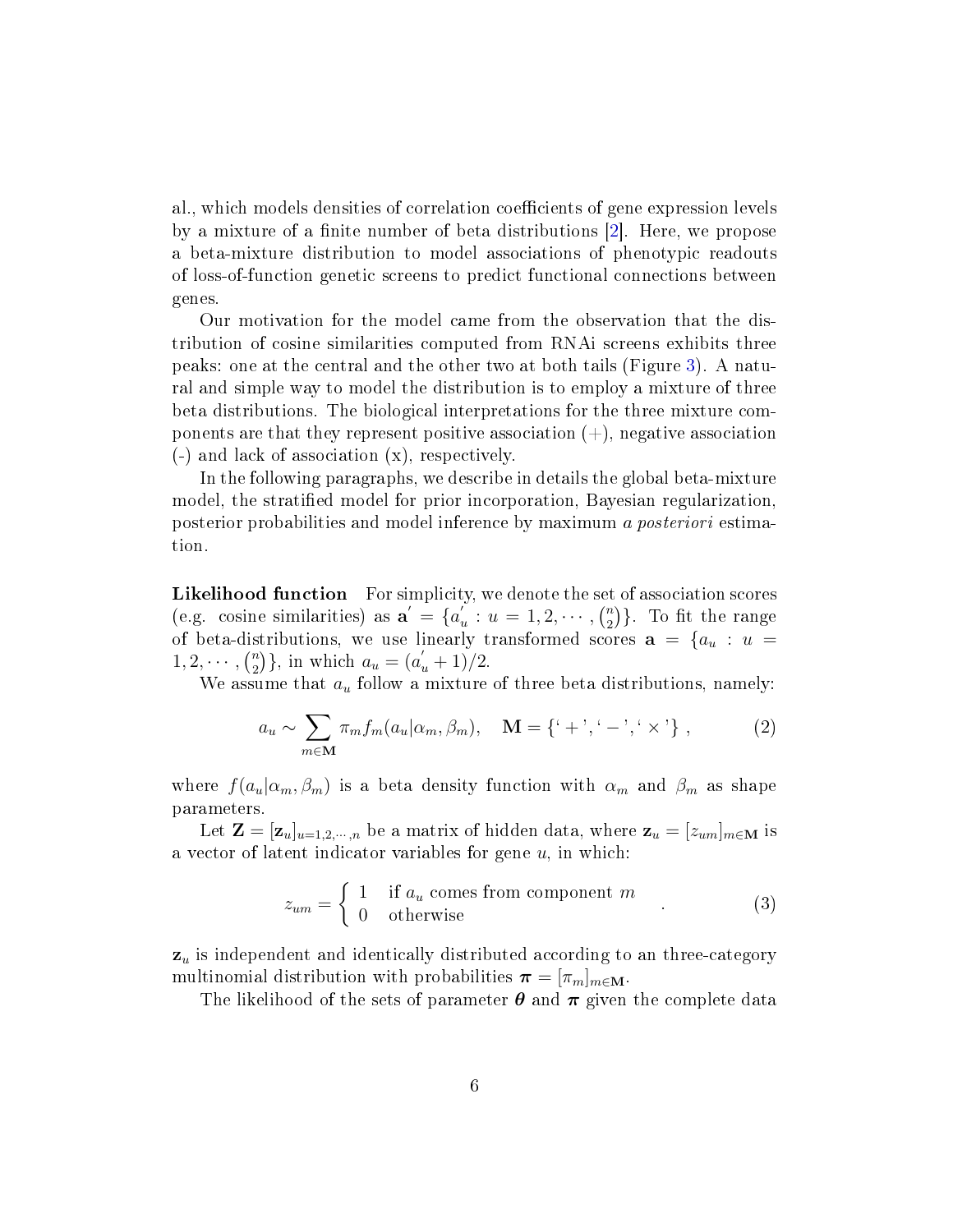<span id="page-6-0"></span>a and Z is:

$$
L(\boldsymbol{\pi}, \boldsymbol{\theta}; \mathbf{a}, \mathbf{Z}) = P(\mathbf{a}, \mathbf{Z} | \boldsymbol{\pi}, \boldsymbol{\theta})
$$
  
= 
$$
\prod_{u=1}^{n} P(a_u, \mathbf{z}_u | \boldsymbol{\pi}, \boldsymbol{\theta})
$$
  
= 
$$
\prod_{u=1}^{n} \prod_{m \in \mathbf{M}} [\pi_m f_m(a_u | \alpha_m, \beta_m)]^{z_{um}}
$$
(4)

The logarithm of the above likelihood is:

$$
l(\boldsymbol{\pi}, \boldsymbol{\theta}; \mathbf{a}, \mathbf{Z}) = \sum_{u=1}^{n} \sum_{m \in \mathbf{M}} z_{um} [\log \pi_m + \log f_m(a_u | \alpha_m, \beta_m)] \quad . \tag{5}
$$

Based on the log-likelihood function, Ji et al. proposed an Expectation-Maximization (EM) algorithm [\[6\]](#page-23-3) to estimate parameters [\[2\]](#page-23-6).

Incorporating prior knowledge We demonstrated in our manuscript [\[13\]](#page-24-0) that gene pairs with evidences of protein-protein interactions in the nucleus tend to have higher functional associations. However, such prior information is ignored in the above global mixture model, which treats every association equally multinomially distributed with the same parameters. Inspired by the stratified Gaussian mixture model proposed by Pan et al. for clustering of microarray data  $[9]$ , we extend to a stratified beta mixture model, in which the full set of associations a is partitioned to disjoint subsets  $\{a_k\}_{k=1,2,\dots,d}$  (e.g. subsets of associations with and without PPIs). Consequently, the stratified probability density function becomes:

$$
f_{(k)}(a_u; \mathbf{\Pi}, \boldsymbol{\theta}) = \sum_{m \in \mathbf{M}} \pi_{km} f_m(a_u | \alpha_m, \beta_m) , \qquad (6)
$$

in which  $m \in \mathbf{M}$  specifies the mixture component and  $\mathbf{\Pi} = [\pi_{km}]_{k=1,2,\cdots,d,m \in \mathbf{M}}$ denotes the set of mixture coefficients affiliated with different partition sets.

Correspondingly, we derive the extended log-likelihood:

$$
l(\mathbf{\Pi}, \boldsymbol{\theta} | \mathbf{a}, \mathbf{Z}) = \sum_{u=1}^{n} \sum_{m \in \mathbf{M}} z_{um} (\log \pi_{km} + \log f_m(a_u | \alpha_m, \beta_m)) . \tag{7}
$$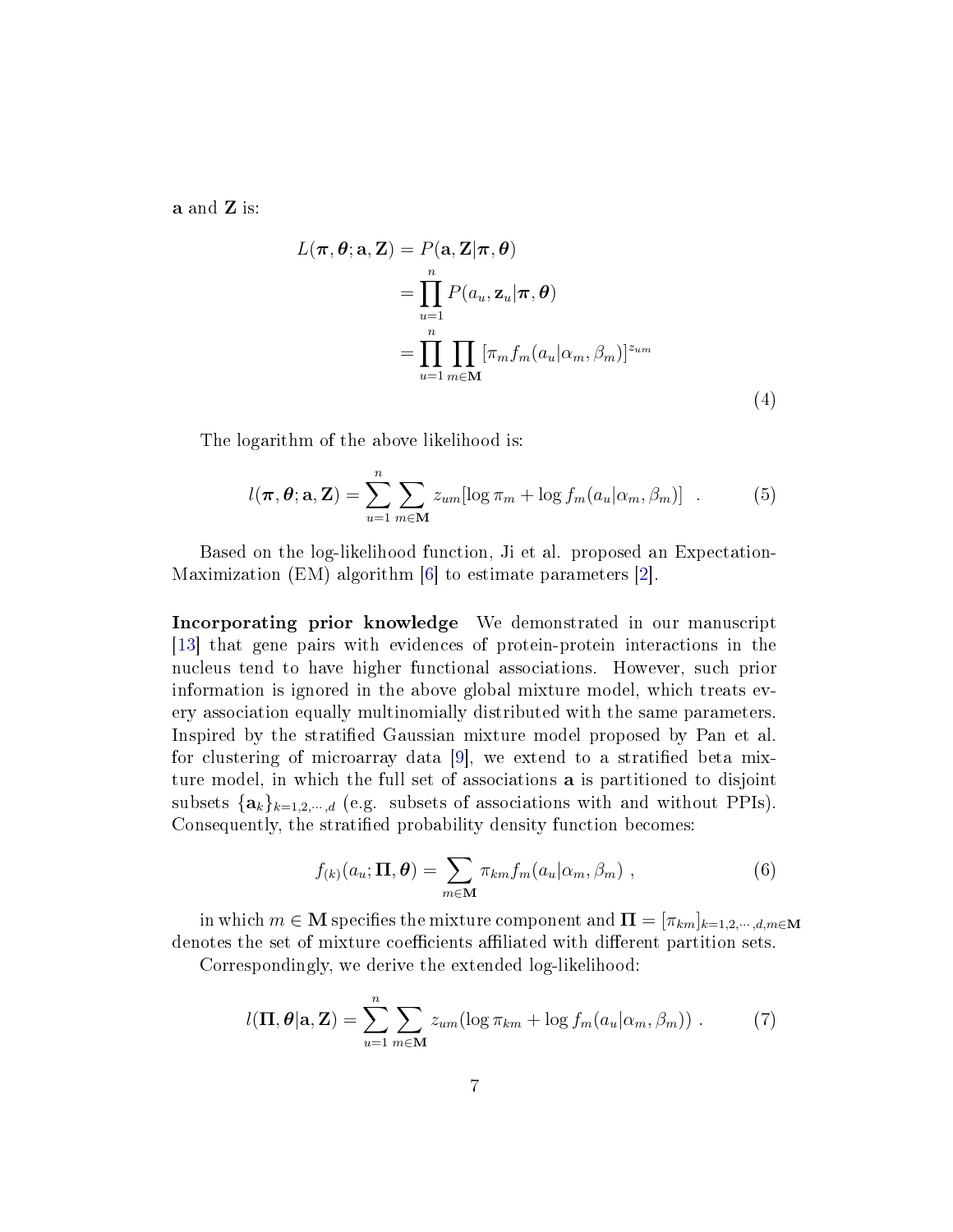Bayesian regularization To obtain smoother estimates of the parameters and guide the selection of model structures, we perform Bayesian regularization for the mixture model by introducing dirichlet priors for the likelihood:

$$
P(\mathbf{\Pi}|\mathbf{\Gamma}^*) = \prod_{k=1}^d Dir(\boldsymbol{\pi}_k|\boldsymbol{\gamma}_k^*)
$$

$$
\propto \prod_{k=1}^d \prod_{m \in \mathbf{M}} \pi_{km}^{\gamma_{km}^*-1} , \qquad (8)
$$

where  $\Gamma^*=[\gamma^*_{km}]_{k=1,2,\cdots,d,m\in\mathbf{M}}$  is a matrix of hyperparameters for the dirichlet prior with each row corresponding to a stratum and each column to a mixture component. The posterior probability can be written as:

$$
P(\mathbf{\Pi}, \boldsymbol{\theta}, \boldsymbol{\Gamma}^* | \mathbf{a}, \mathbf{Z}) \propto P(\mathbf{a}, \mathbf{Z} | \mathbf{\Pi}, \boldsymbol{\theta}, \boldsymbol{\Gamma}^*) P(\mathbf{\Pi} | \boldsymbol{\Gamma}^*)
$$
  
\n
$$
= \prod_{k=1}^d P(\mathbf{a}_k | \mathbf{Z}_k, \boldsymbol{\theta}) P(\mathbf{Z}_k | \boldsymbol{\pi}_k) P(\boldsymbol{\pi}_k | \boldsymbol{\Gamma}^*)
$$
  
\n
$$
\propto \prod_{k=1}^d \{\prod_{v \in \mathbf{a}_k} \prod_{m \in \mathbf{M}} f_m^{z_{vm}}(a_v | \alpha_m, \beta_m) \cdot \prod_{m \in \mathbf{M}} \pi_{km}^{\sum_{v \in \mathbf{a}_k} z_{vm} + \gamma_{km}^* - 1} \} .
$$
\n(9)

The corresponding log-posterior probability is:

$$
\log P(\Pi, \theta, \Gamma^* | \mathbf{a}, \mathbf{Z}) =
$$
  

$$
\sum_{k=1}^d \sum_{m \in \mathbf{M}} \{ \sum_{v \in \mathbf{a}_k} z_{vm} \log f_m(a_v | \alpha_m, \beta_m) + (\sum_{v \in \mathbf{a}_k} z_{vm} + \gamma_{km}^* - 1) \log \pi_{km} \}
$$
  
(10)

For a dirichlet prior distribution  $Dir(\gamma)$ , to specify the hyperparameters we adopt the following decomposition:

$$
\gamma = \gamma_0 \cdot p,\tag{11}
$$

where  $p$  is a prior distribution normalized to 1 specifying the prior beliefs towards different mixture components and  $\gamma_0$  is a scale parameter specifying the strength of prior beliefs.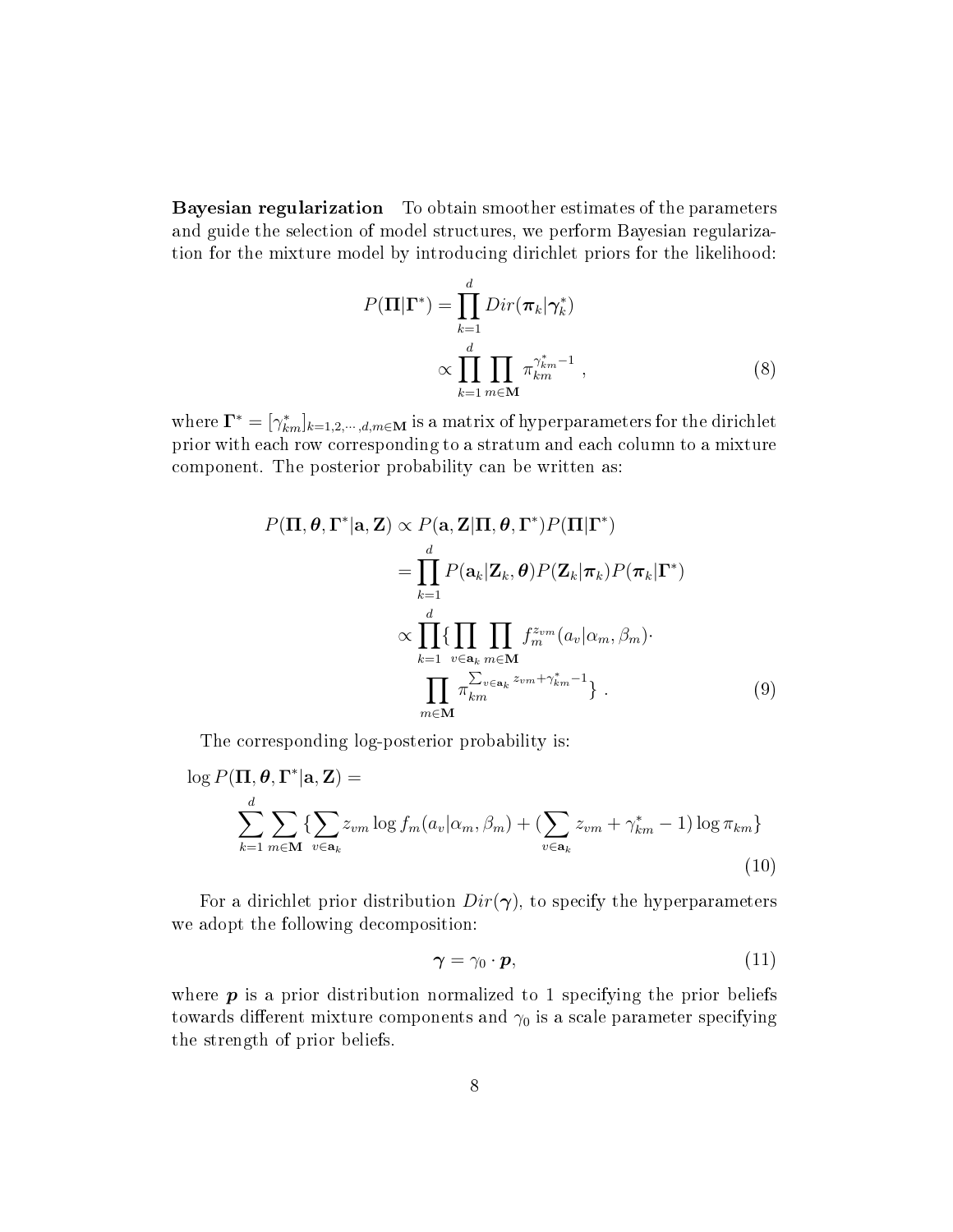Posterior probability Having estimated the paramters in the beta-mixture model, the posterior probability for association  $a_v \in \mathbf{a}_k, k \in \{0, 1\}$  belonging to the  $'$ ,  $'$ -' or ' $\times$ ' mixture component can be computed by:

$$
P(z_{vm} = 1|a_v, \Pi, \theta, \Gamma^*) \propto \pi_{km} f_m(a_v|\alpha_m, \beta_m) \quad . \tag{12}
$$

Maximum a posteriori (MAP) inference We propose to perform MAP estimation using a similar EM algirithm as Ji et al., which alternates between computing the expectation of the log-posterior probability based on the current estimates for the latent variables and maximizing the expected log-posterior:

 Expectation-step: Given currently estimated parameters and latent variables, the expected value of the log-posterior probability is:

$$
Q(\mathbf{\Pi}, \boldsymbol{\theta} | \mathbf{\Pi}^{(t)}, \boldsymbol{\theta}^{(t)}) = E_{\mathbf{Z} | \mathbf{a}, \mathbf{\Pi}^{(t)}, \boldsymbol{\theta}^{(t)}} \log P(\mathbf{\Pi}, \boldsymbol{\theta}, \boldsymbol{\Gamma}^* | \mathbf{a}, \mathbf{Z})
$$
  
= 
$$
\sum_{k=1}^d \sum_{m \in \mathbf{M}} \sum_{v \in \mathbf{a}_k} z_{vm}^{(t)} \log f_m(a_v | \alpha_m, \beta_m) +
$$
  

$$
(\sum_{v \in \mathbf{a}_k} z_{vm}^{(t)} + \gamma_{km}^* - 1) \log \pi_{km} \}, \qquad (13)
$$

where for association  $v \in \mathbf{a}_k$ :

<span id="page-8-0"></span>
$$
z_{vm}^{(t)} = \frac{\pi_{km}^{(t)} f_m(a_v | \alpha_m^{(t)}, \beta_m^{(t)})}{\sum_{m \in \mathbf{M}} \pi_{km}^{(t)} f_m(a_v | \alpha_m^{(t)}, \beta_m^{(t)})} \quad . \tag{14}
$$

• Maximization-step: Update the estimates for parameter  $\Pi$  and  $\theta$  to optimize the expected value in Eq. [\(13\)](#page-8-0). Derived from the partial derivatives of the Q function with respect to the mixture coefficients, the updating function is obtained as follows:

$$
\pi_{km}^{(t+1)} = \frac{\sum_{v \in \mathbf{a}_k} z_{vm}^{(t)} + \gamma_{km}^* - 1}{|\mathbf{a}_k| + \sum_{m' \in \mathbf{M}} (\gamma_{km'}^* - 1)},
$$
\n(15)

where  $|\mathbf{a}_k|$  is the length of  $\mathbf{a}_k$ . When  $\boldsymbol{\gamma}_k^*$  is uniformly distributed for  $k = 1, 2, \dots, d$ , the MAP estimation degenerates to ML estimation.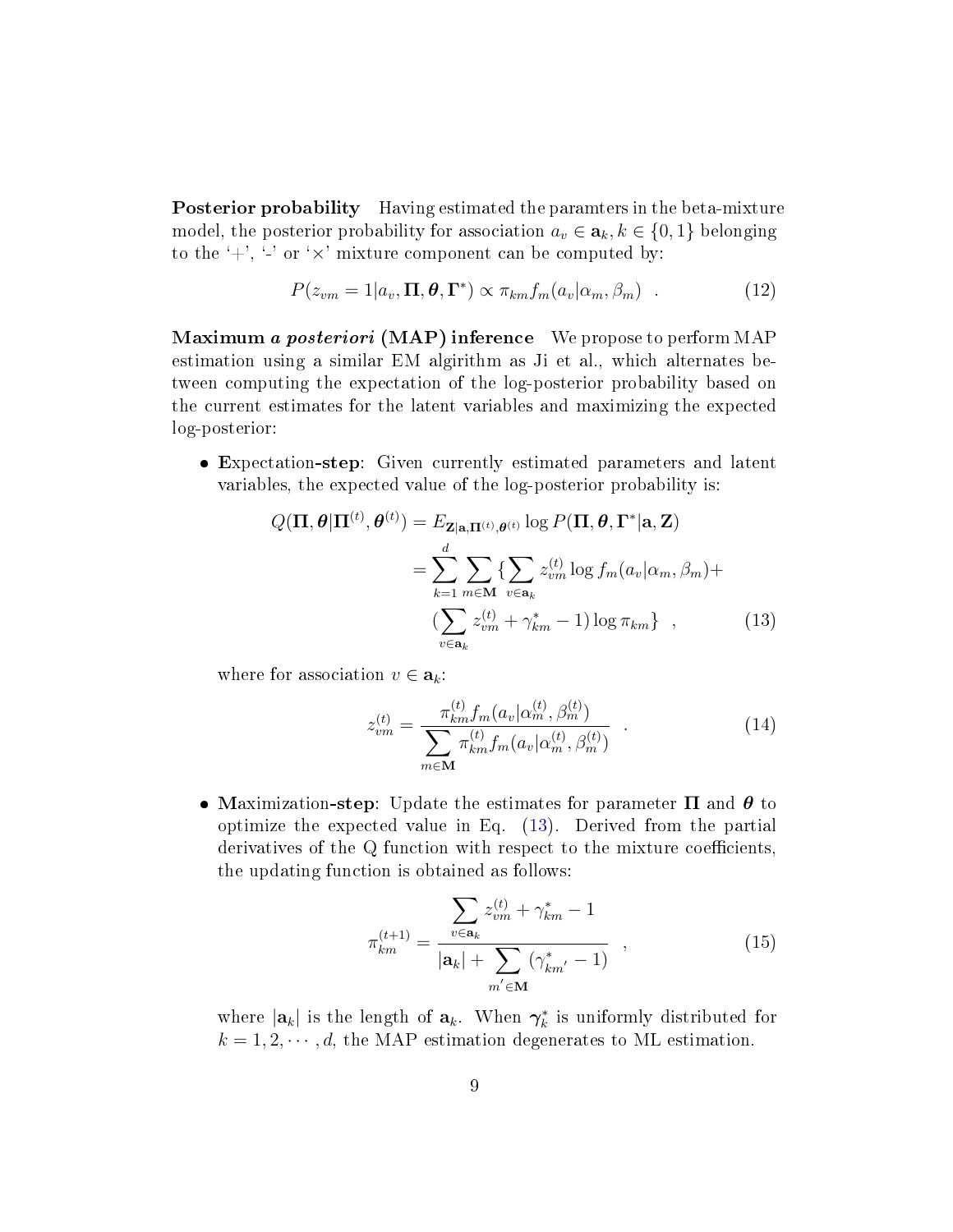<span id="page-9-3"></span>Due to the difficulty to derive a closed-form expression to estimate the parameters of beta distributions, similar to Ji et al. [\[2\]](#page-23-6) we use the `nlm' function in  $R$  [\[8\]](#page-23-8) to fit these parameters numerically.

In practice, our method differs from the global beta-mixture model proposed by Ji et al. in the following aspects:

- The global beta-mixture model proposed by Ji et al. has a challenge to determine the number of beta distributions using a model selection criterion (e.g. AIC, BIC or ICL-BIC). We deliberately apply a threecomponent beta-mixture model to fit association densities of perturbation screens under a very reasonable biological assumption as we discussed before.
- We fit a beta distribution to association scores computed from permuted screening data to fix the mixture component representing lack of association. This strategy can help avoid potential overfitting in the global model.
- Our extended stratified mixture model allows integration of prior knowledge such as protein-protein interactions.

### <span id="page-9-0"></span>3.2 Posterior association networks

#### <span id="page-9-1"></span>3.2.1 Representation

Let  $\mathcal{V} = \{g_i\}, i = 1, 2, \cdots, n$  be a set of genes being perturbed in an experiment, where  $n$  stands for the total number of genes. A posterior association network (PAN)  $\mathcal{G}_{PAN} = (\mathcal{V}, \mathcal{E})$  is a type of gene network encoding gene functions on vertices  $(V)$  and functional connections between genes on edges ( $\mathcal{E} = \{e_{ij} : i, j \in \mathcal{V}\}\)$ . Importantly, in PANs vertices and edges carry statistical information as well. For example, in a PAN for genetic screens, each vertex (gene perturbed) has a corresponding z-score representing its loss of function, whereas each edge encodes a posteriori belief on the functional association between two genes. These statistical information allows further filtering out non-significant interactions to obtain a sparse network.

#### <span id="page-9-2"></span>3.2.2 Inference

Normally, the PAN inferred from rich phenotyping screens is very dense in edges. A further filtering step can be performed on edges to obtain a sparse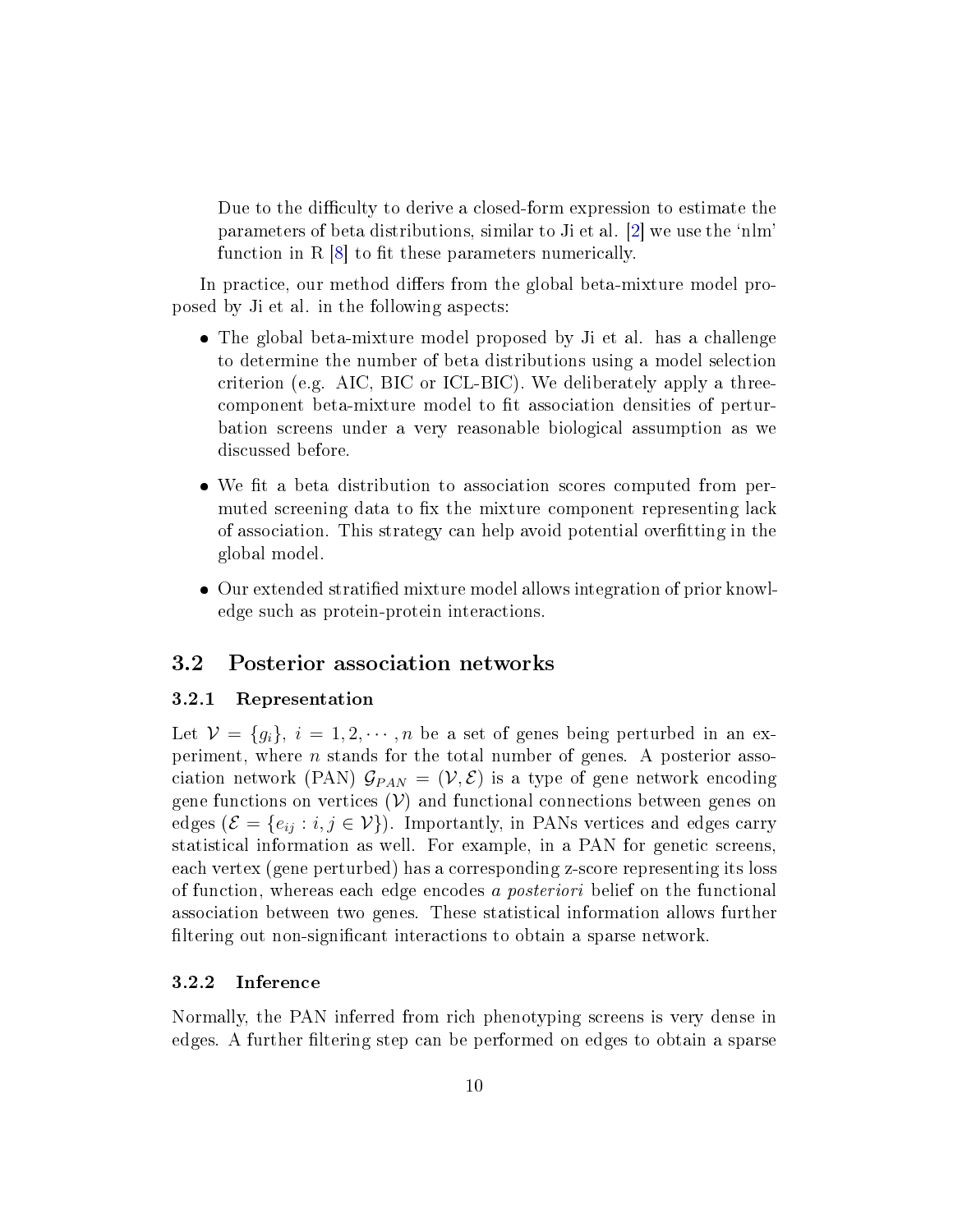<span id="page-10-2"></span>network with only those signicant functional associations. To perform a model selection for each edge, a posterior odds for edge  $a_u$  between gene i and  $j$  in favor of association to lack of association is computed as follows:

<span id="page-10-1"></span>
$$
K_{ij} = K_u = \frac{P(z_{u\, \times}) = 0|a_u, \Pi, \theta, \Gamma^*)}{P(z_{u\, \times}) = 1|a_u, \Pi, \theta, \Gamma^*)} \quad . \tag{16}
$$

A cutoff score  $K_0$  (e.g. 3, 5 or 10) can be set to filter out non-significant edges, guided by the interpretation of Bayes factors by Harold Jeffreys [\[10\]](#page-23-9). The parse PAN obtained can be denoted as  $\mathcal{G}'_{PAN} = (\mathcal{V}', \mathcal{E}')$ , where  $\mathcal{E}' =$  ${e_{ij}: K_{ij} > K_0}$  and  $\mathcal{V}' = {g_i : g_i \in \mathcal{V}, \exists j \in V \setminus {\{i\}} : K_{ij} > K_0}$ 

Starting from genetic perturbation screens, the following steps are involved to infer a PAN of significant functional interactions:

- Quantify the statistical signicance of gene functions using conventional measures such as z-scores.
- Fit a beta-mixture model to association densities and compute posterior probabilities.
- Weigh edges by posterior odds in favor of association to lack of association, and exclude non-significant edges by selecting a cutoff.
- Determine the sign of each edge by comparing the posterior probabilities for it belonging to the mixture component representing positive and negative associations.

## <span id="page-10-0"></span>4 Case study I-inferring a functional association network regulating epidermal stem cell fate

We develop this model for Mulder et al. to infer an association network of functional interactions between chromatin factors [\[13\]](#page-24-0). The details about how to reproduce data and figures will be added later.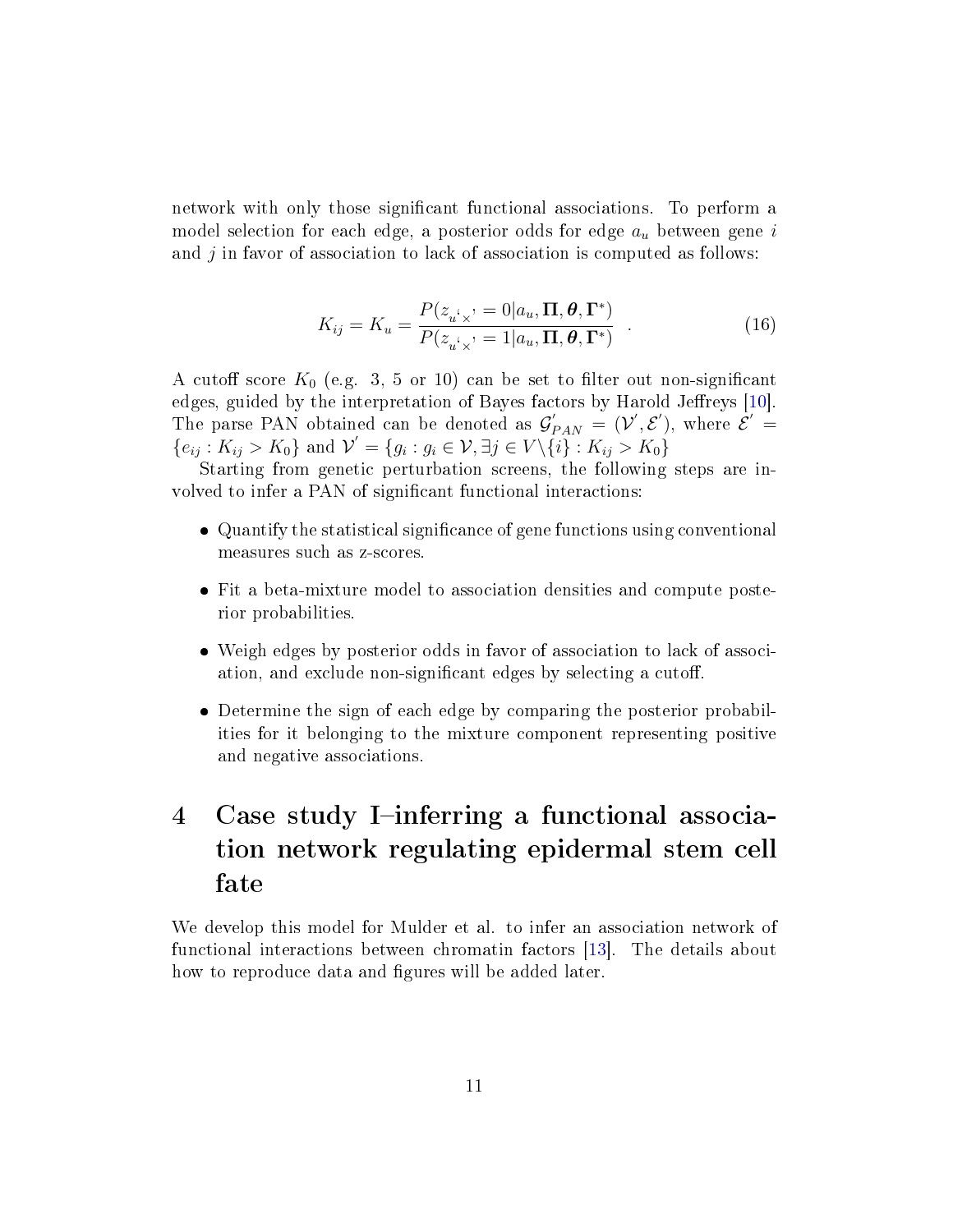## <span id="page-11-2"></span><span id="page-11-0"></span>5 Case study II-inferring a functional association network regulating cell morphology

We demonstrate another application of *PANR* to predicting a functional association network regulating cell morphology in Drosophila. The data set we use here comes from quantitative cell morphological screening for 249 gene-overexpression or RNAi knock-down treatment conditions by Bakal et al.  $|1|$ . For each indivisual cell, 145 different geometric features were computed by imaging analysis, and are subsequently scored with neural networks (NNs) trained to discriminate seven reference TCs with distinctive morphologies. For each TC, NN z-scores were computed from all scored cells in this TC (more details in [\[1\]](#page-23-1)). The data we obtained after all the preprocessing steps is a matrix of NN z-scores with rows and columns corresponding to 249 TCs and seven reference TCs (the data was downloaded from http://arep.med.harvard.edu/QMS in July 2011).

First of all, we load the package and the preprocessed rich phenotypes:

> library(PANR) > data(Bakal2007)

> dim(Bakal2007)

[1] 273 7

### <span id="page-11-1"></span>5.1 Beta-mixture modelling of gene association densities

As shown in Figure [1,](#page-2-1) our first step is to quantify functional gene associations and their statistical significances. We first create an object of S4 class BetaMixture:

```
> bm1<-new("BetaMixture", pheno=Bakal2007, metric="cosine",
+ model="global", order=1)
```
> bm1

A three-component beta-mixture model: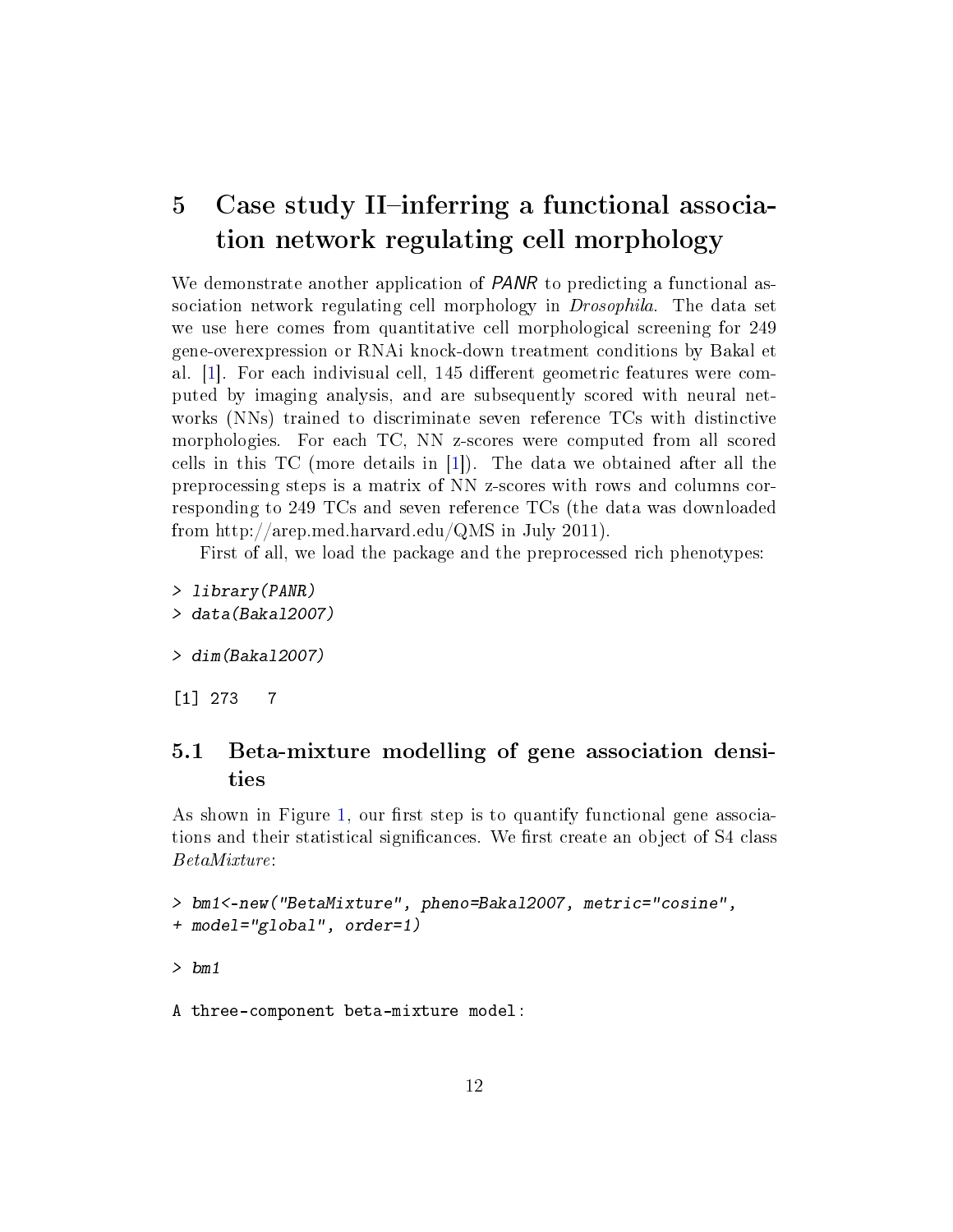<span id="page-12-0"></span>

| -input              |      |        |        |
|---------------------|------|--------|--------|
| phenotype partition |      | model  | metric |
| 273 x 7             | None | global | cosine |

Gene association scores are computed and stored at slot `association' when initiating the object bm1. An object can also be created directly from associations when screening data is not available.

Having obtained an object, we next fit a beta distribution to permuted phenotypes to estimate shape parameters for the `x' (lack of association) component of the mixture model:

```
> bm1<-fitNULL(bm1, nPerm=10, thetaNULL=c(alphaNULL=4, betaNULL=4),
+ sumMethod="median", permMethod="all", verbose=TRUE)
```
Please note that the S4 method  $\frac{f\text{t}}{N}UL$  summarizes estimated parameters from multiple fitting results by taking the median or average values. There are two choices for the method to do permutation: to permute all or keep replicate positions. Selecting the latter option will result in a flatter NULL distribution. This option is recommended when inputted data consists of multiple replicates for each phenotype to make more conservative model selctions for association types.

The summarized shape parameters in the last step are used to fix the shape of the beta distribution modelling the  $x'$  component. To fit the threebeta mixture model, the user needs to input the following arguments:

 para: initial values for parameter estimation by the EM algorithm (see [\[6\]](#page-23-3) for details) including (a)  $zInit: a$  [No. of gene associations] x 3 [mixture components] matrix of initial posterior probabilities; (b) thetaInit: a named vector of six numeric values standing for shape parameters; (c) gamma: a [No. of partitions] x 3 [mixture components] matrix of hyperparamers for the dirichlet priors.

When zInit is set to 'NULL', initial values will be generated by assigning  $\{a_u : a_u < 1/3\}$ ,  $\{a_u : 1/3 < a_u < 2/3\}$ , and  $\{a_u : a_u > 2/3\}$  to the  $\cdot$ , 'x' and  $\cdot$  + component, respectively. When gamma is set to 'NULL', an uninformative (uniform) dirichlet prior will be automatically applied. However, when the gamma is not `NULL', for each association partition hyperparameters for the corresponding dirichlet prior should be supplied. Please note that when ctrl\$fitNULL is set to `TRUE',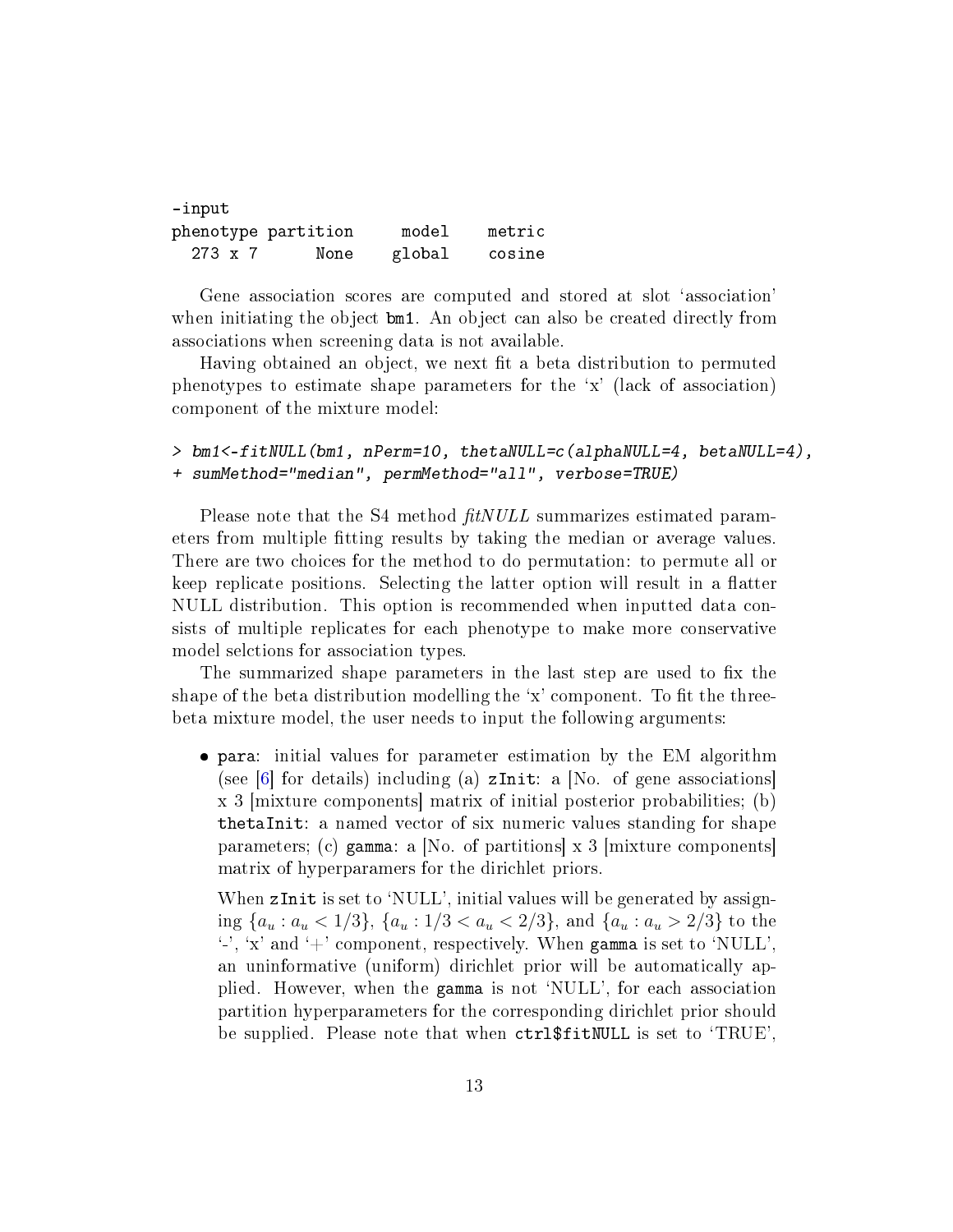then para\$alphaNULL and para\$betaNULL are supposed to be filled in the estimated parameters from the fitting of the 'x' component.

- ctrl: control arguments for the EM algorithm including (a) fitNULL: specifying whether or not the 'x' component needs to be fitted; (b)  $tol$ : the tolerence of the EM algorithm; (c) maxIter: the maximal number of iterations.
- $\bullet$  since PANR uses function  $nlm$  to estimate shape parameters of beta distributions, the other arguments of  $nlm$  are also allowed to be inputted to control the mixture model fitting.

For the case study, we fit the mixture model using the following code:

```
> bm1<-fitBM(bm1, para=list(zInit=NULL, thetaInit=c(alphaNeg=2,
```

```
+ betaNeg=4, alphaNULL=bm1@result$fitNULL$thetaNULL[["alphaNULL"]],
```
- + betaNULL=bm1@result\$fitNULL\$thetaNULL[["betaNULL"]],
- + alphaPos=4, betaPos=2), gamma=NULL),

```
+ ctrl=list(fitNULL=FALSE, tol=1e-1), verbose=TRUE, gradtol=1e-3)
```
PANR provides a function to visualize the fitting results so that the user can investigate if or not there is a good fitting of the model to their data.

To view the fitting of the lack of association component:

### > view(bm1, "fitNULL")

As shown in Fig. [2,](#page-14-0) we obtain a good fitting of a beta distribution (green dashed curve of beta probability density) to association densities of the permuted data (gray density curves).

Similarly, the same function can be used to inspect the fitting of the beta-mixture model:

### > view(bm1, "fitBM")

We also see a very good fitting of three mixture components (blue, green and red dashed curve corresponds to the  $\cdot$ ,  $\cdot$ ,  $\cdot$ x' and  $\cdot$ +' distribution, respectively) to the association densities of real phenotyping screens (Fig. [3\)](#page-15-0).

PANR provides an S4 method summarize to print a summary of an object of class BetaMixture including input data and parameters, NULL fitting and beta-mixture model fitting results: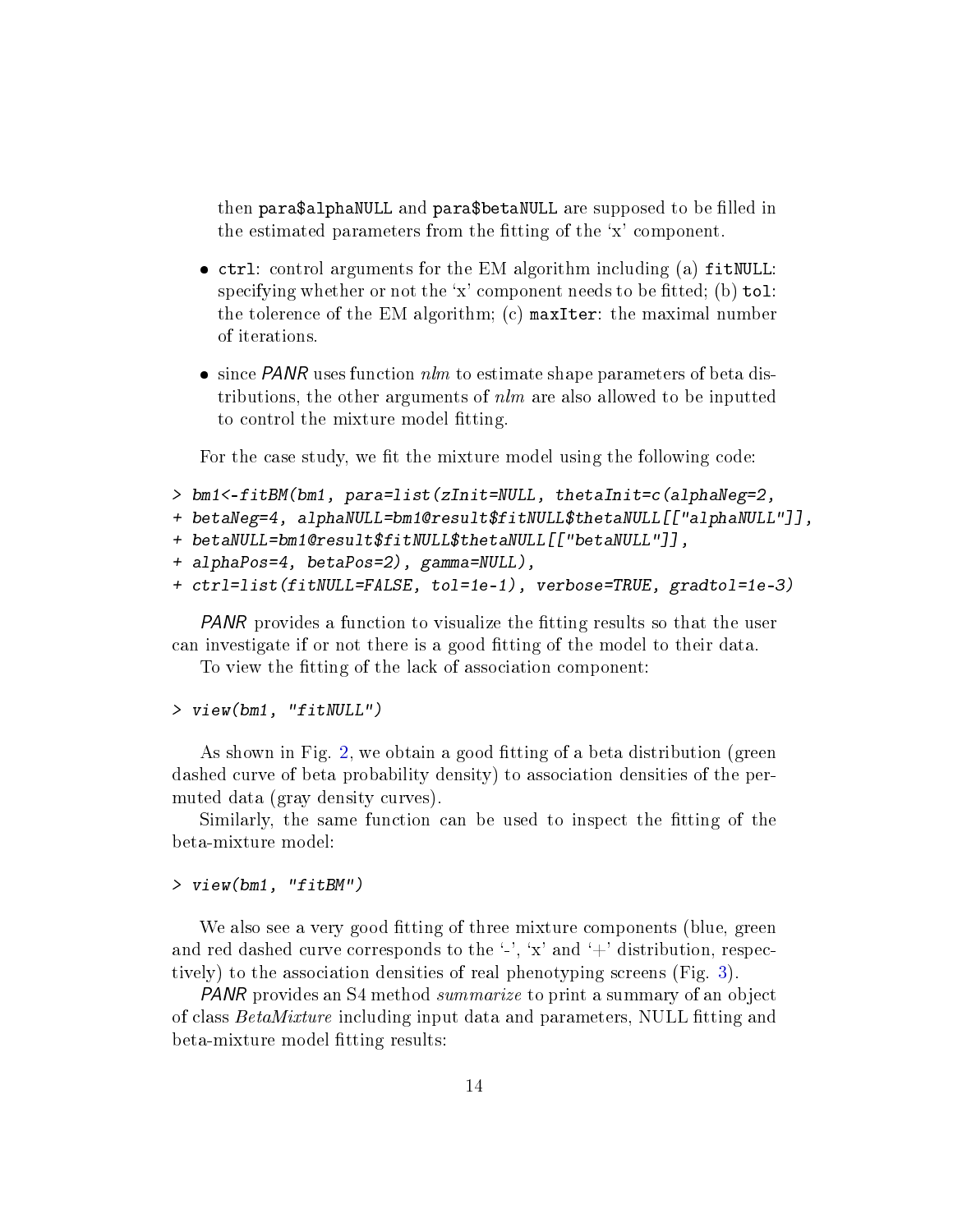

<span id="page-14-0"></span>Figure 2: Fitting of the distribution representing lack of association to permuted data.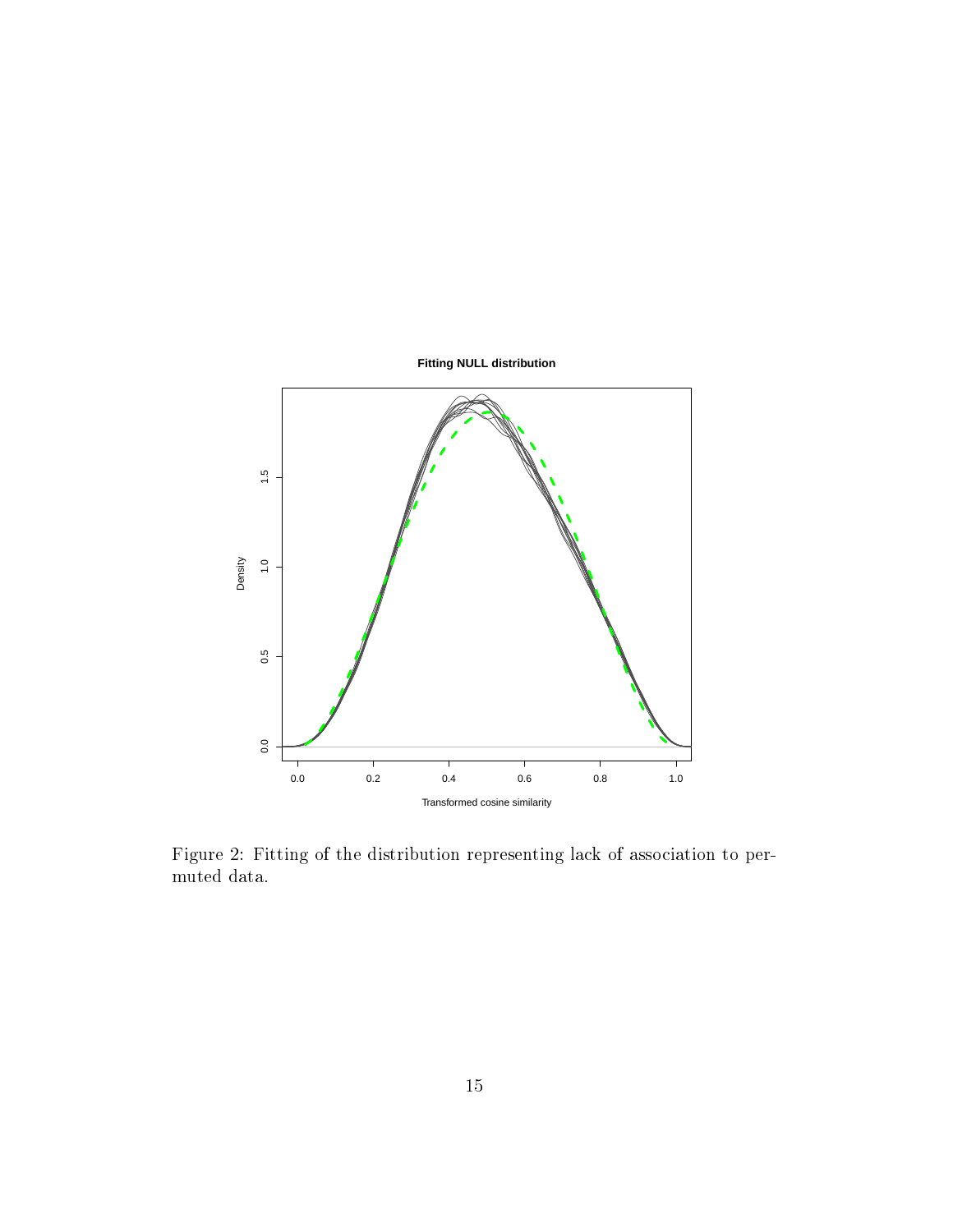

<span id="page-15-0"></span>Figure 3: Fitting of the beta-mixture model.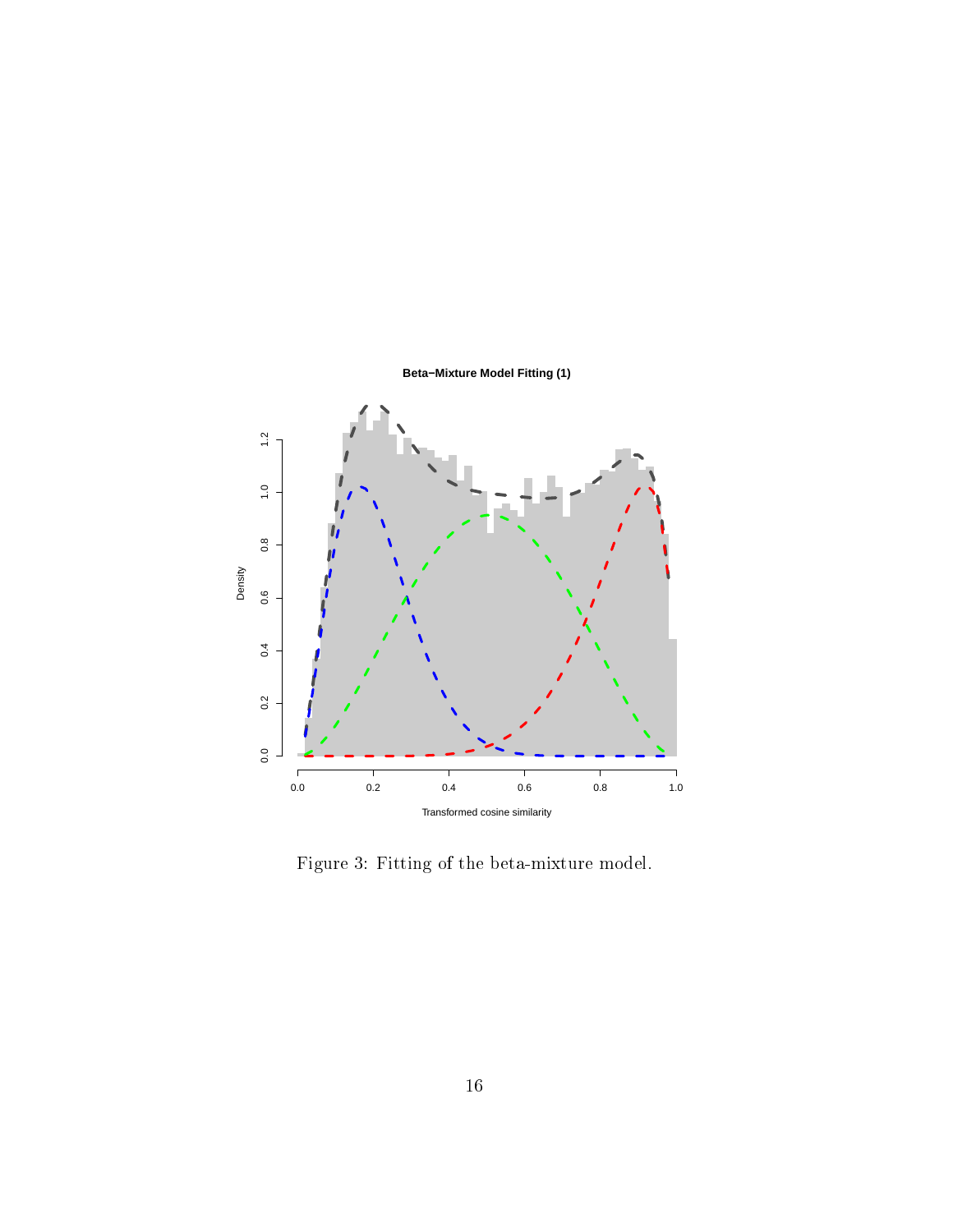> summarize(bm1, what="ALL") -input phenotype partition model metric 273 x 7 None global cosine -NULL fitting No. of perm summarize method permutation method 10 median all shape1 (start->fitted) shape2 (start->fitted) 4->2.990 4->2.938 -Beta-Mixture model fitting --parameters: z (init) shapes(- init) None shape1=2, shape2=4 shapes(x init) shapes(+ init) shape1=2.99, shape2=2.990 shape1=4, shape2=2 gamma None --control arguments: fitNULL tolerance maxIteration FALSE 0.1 Inf --results: shapes(- fitted) shapes(x fitted) shape1=3.031, shape2=11.404 shape1=2.990, shape2=2.938 shapes(+ fitted) pi (fitted) shape1=8.429, shape2=1.650 0.260,0.491,0.249 NLL 16749.304

### <span id="page-16-0"></span>5.2 Inferring a posterior association network

Having finished the beta-mixture modelling of association densities of rich phenotyping screens, we obtain for each pair of genes a posterior probability belonging to the mixture components representing positive, negative association or lack of association. These posterior probabilities enable us to weigh edges for a PANR using: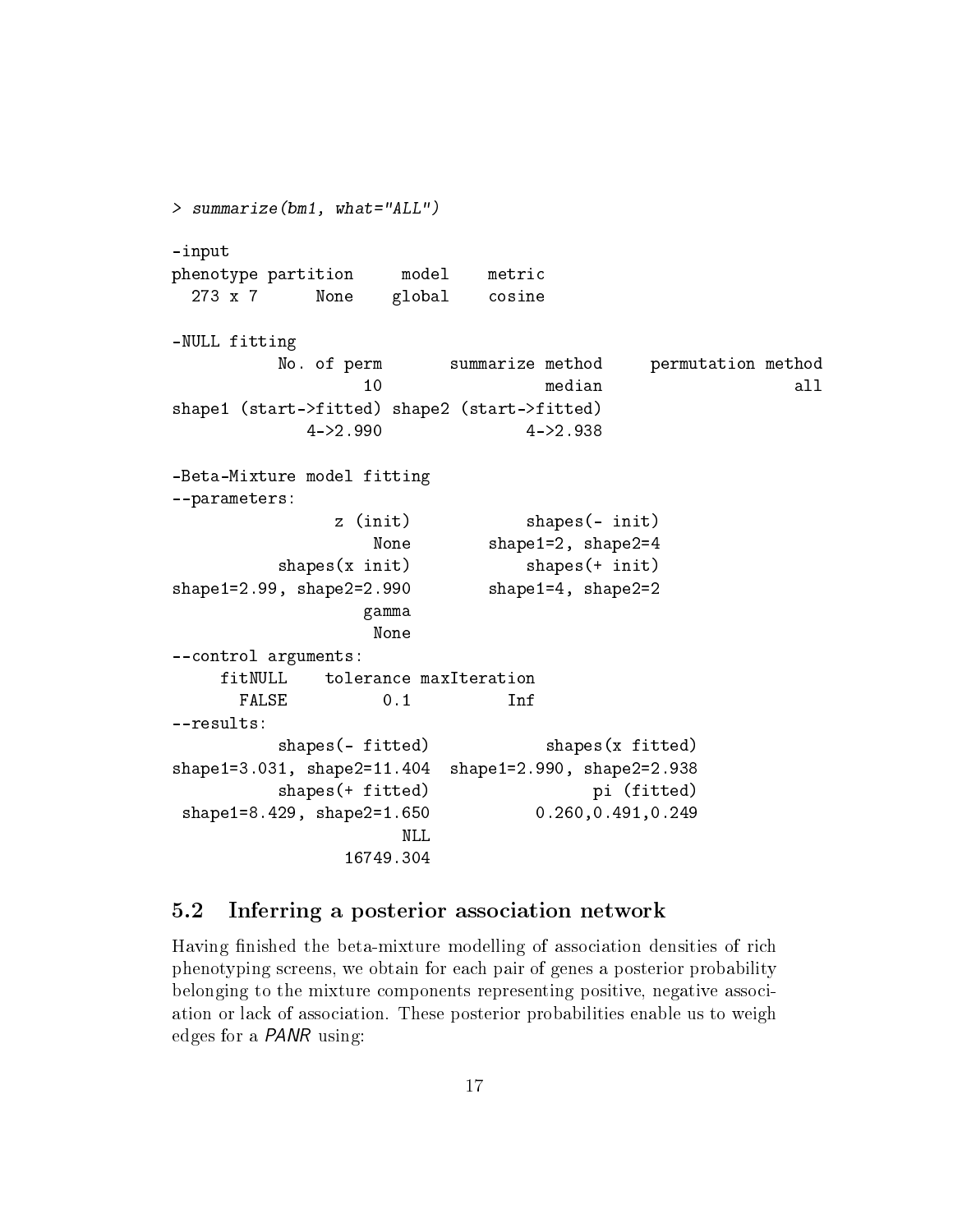- <span id="page-17-0"></span> simply posterior probabilities for associations belonging to the positive component;
- posterior odds in favor of positive association to lack of association or
- $\bullet$  signal-to-noise ratios defined in Eq. [\(16\)](#page-10-1);

Here we use the last method to weigh edges of a PANR and make a cutoff at 5 (meaning a 'substantial' strength of evidence according to the interpretation principles of Bayesian decision making [\[10\]](#page-23-9)) to remove nonsignificant edges:

```
> pan<-new("PAN", bm1=bm1)
> pan<-infer(pan, para=list(type="SNR", log=TRUE, sign=TRUE,
+ cutoff=log(5)), filter=FALSE, verbose=TRUE)
```
The S4 method *infer* has an argument filter to filter out genes that have not any significant association with all the others.

**PANR** provides a method build PAN to build an igraph object with a flexible framework for setting graph attributes. There are two graphics engines provided by PANR : igraph and RedeR. The latter software is more powerful for viewing a complex network or multiple modules at the same time.

```
> data(Bakal2007Cluster)
> pan<-buildPAN(pan, engine="RedeR",
+ para=list(nodeColor=nodeColor, hideNeg=TRUE))
```
To view the built graph or modules, we can use the method *viewPAN*:

```
> library(RedeR)
```

```
> viewPAN(pan, what="graph")
```
In Figure [4,](#page-18-0) we highlighted genes (TCs) according to the clustering results in [\[1\]](#page-23-1) (Table S8). We observe a high consistency between our functional network and their clustering results that TCs in the same cluster tend to enrich close to each other in the network.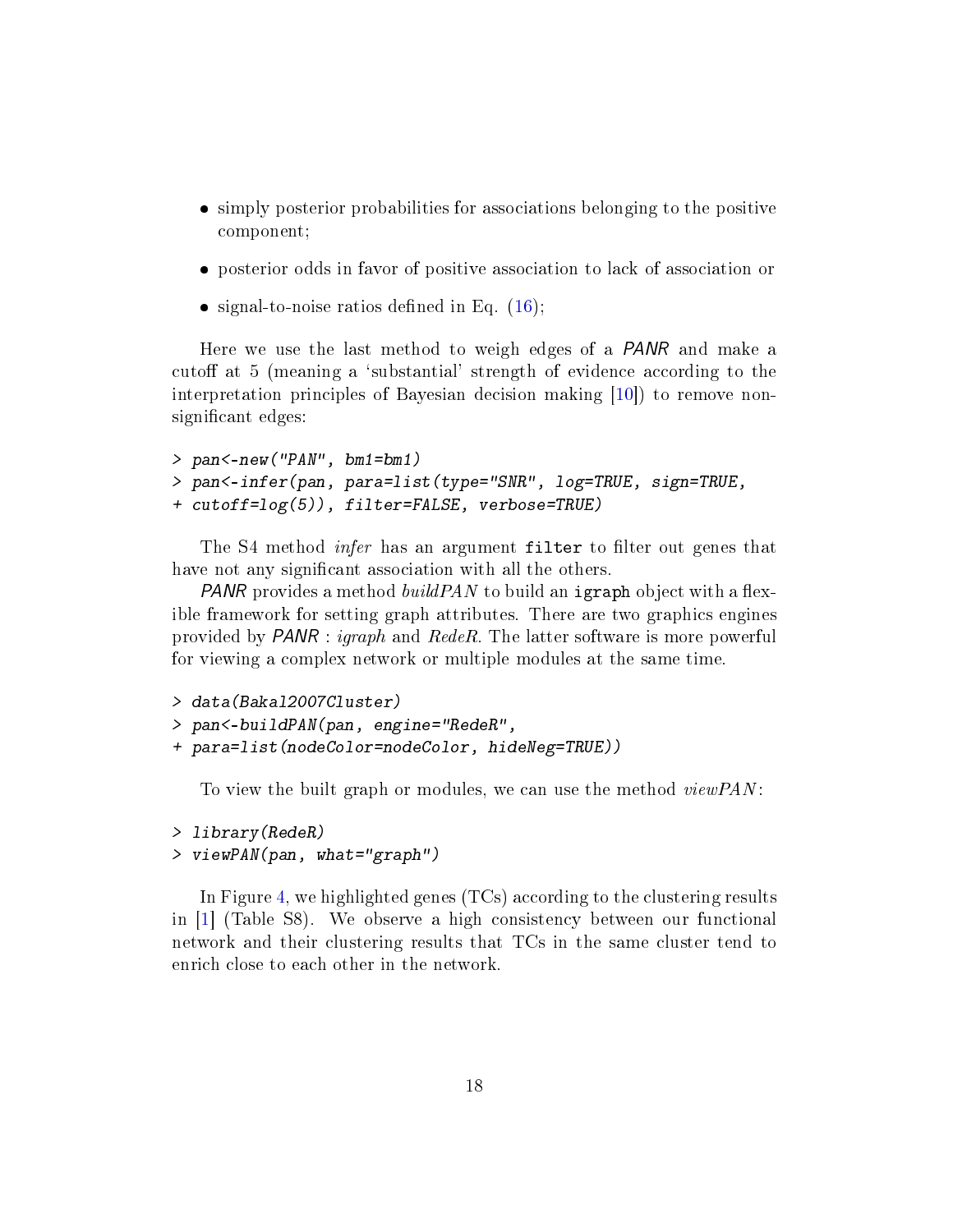<span id="page-18-0"></span>

Figure 4: Inferred full posterior association network.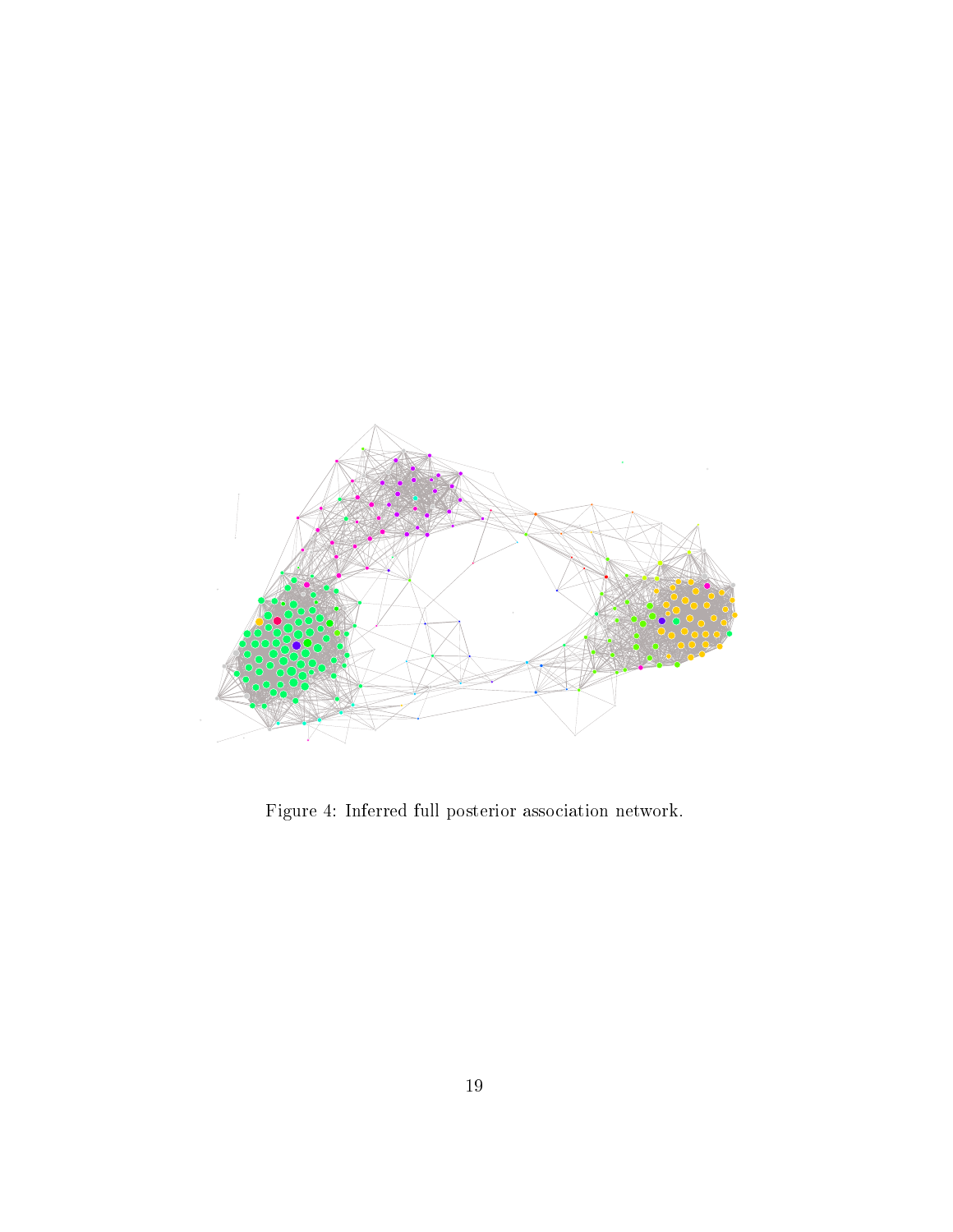### <span id="page-19-1"></span><span id="page-19-0"></span>5.3 Searching for enriched modules

PANR performs unsupervised hierarchical clustering to search for modules. To quantify statistical signicances of modules, PANR employs R package pvclust to do multiscale bootstrap resampling [\[4\]](#page-23-4). Please note that in this case study, to compare with the clustering results with  $[1]$  we still use firstorder cosine similarities to do the clustering.

Parallel computing is supported by *PANR* powered by R package *snow*:

```
> library(pvclust)
> options(cluster=makeCluster(4, "SOCK"))
> pan<-pvclustModule(pan, nboot=1000, metric="cosine", hclustMethod=
+ "average", filter=TRUE, verbose=TRUE, r=c(5:12/7))
> if(is(getOption("cluster"), "cluster")) {
+ stopCluster(getOption("cluster"))
          + options(cluster=NULL)
+ }
```
In the above R codes, the argument  $\mathbf r$  is appended in addition, as it is important for *pvclust* to specify the relative sample sizes of bootstrap replications (more details in *pvclust*). Similarly, the user can also append other arguments except nboot, metric and hclustMethod for *pvclust* to achieve the best performance. The argument filter is an option to exclude genes without any signicant associations with all the other genes during the module searching.

A method is provided by *PANR* to retrieve ids for those significant gene modules, given a  $p$ -value cutoff, the minimal and maximal size cutoffs. The user can choose to sort modules by their sizes or  $p$ -values in an increasing or decreasing order. Using the same method  $viewPAN$  with the argument what set to 'pvclustModule', the user can view the modules by inputting their ids (Figure [5\)](#page-20-0).

```
> inds<-sigModules(pan,pValCutoff=0.01, minSize=3,
+ maxSize=100, sortby="pval", decreasing=FALSE)
```

```
> viewPAN(pan,what="pvclustModule", moduleID=inds)
```
The significant modules identified in this step can also be integrated with the inferred PAN. Again, we use  $RedeR$  to visualize gene modules in a hierarchical layout inside the PAN.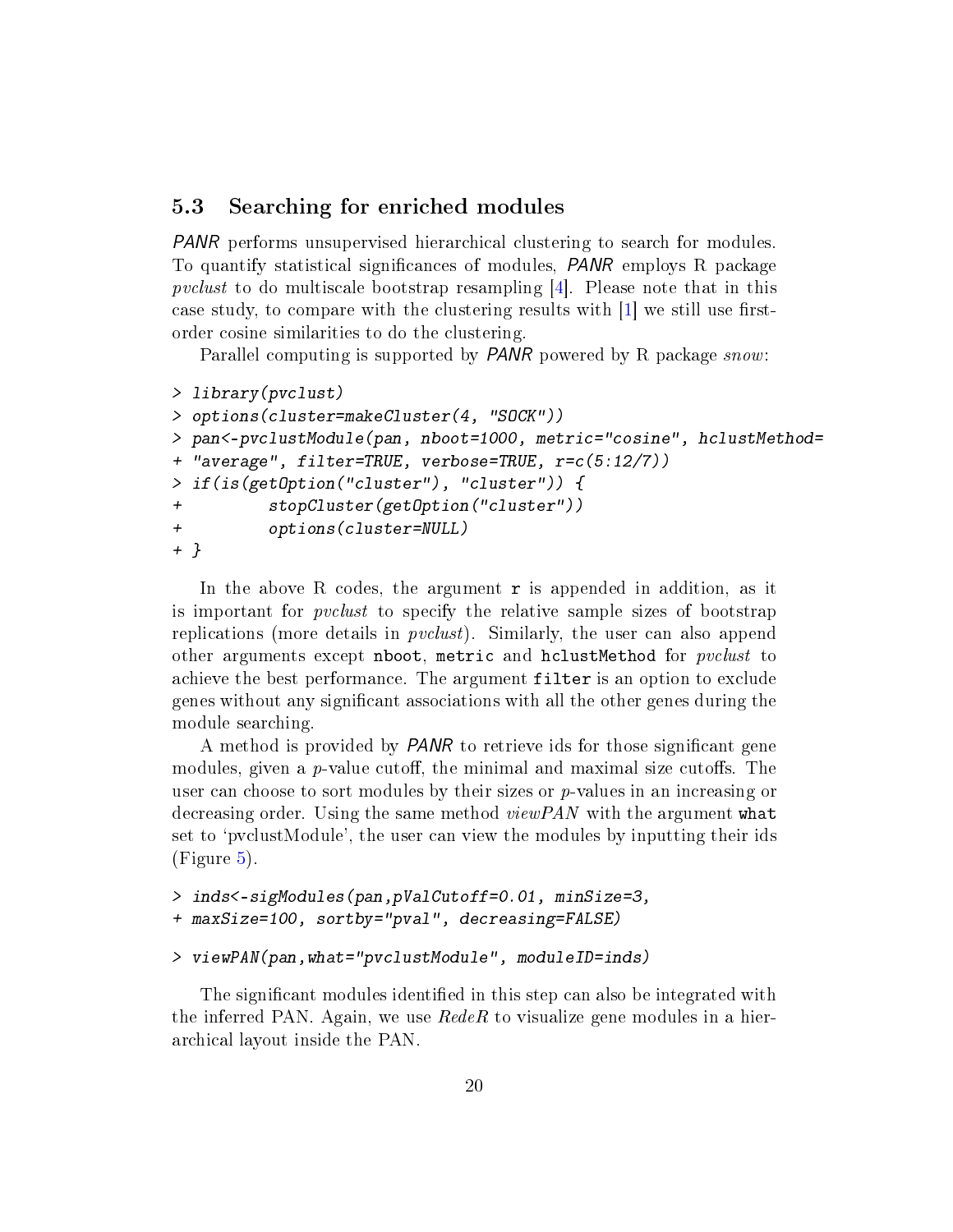

<span id="page-20-0"></span>Figure 5: Top significant gene modules.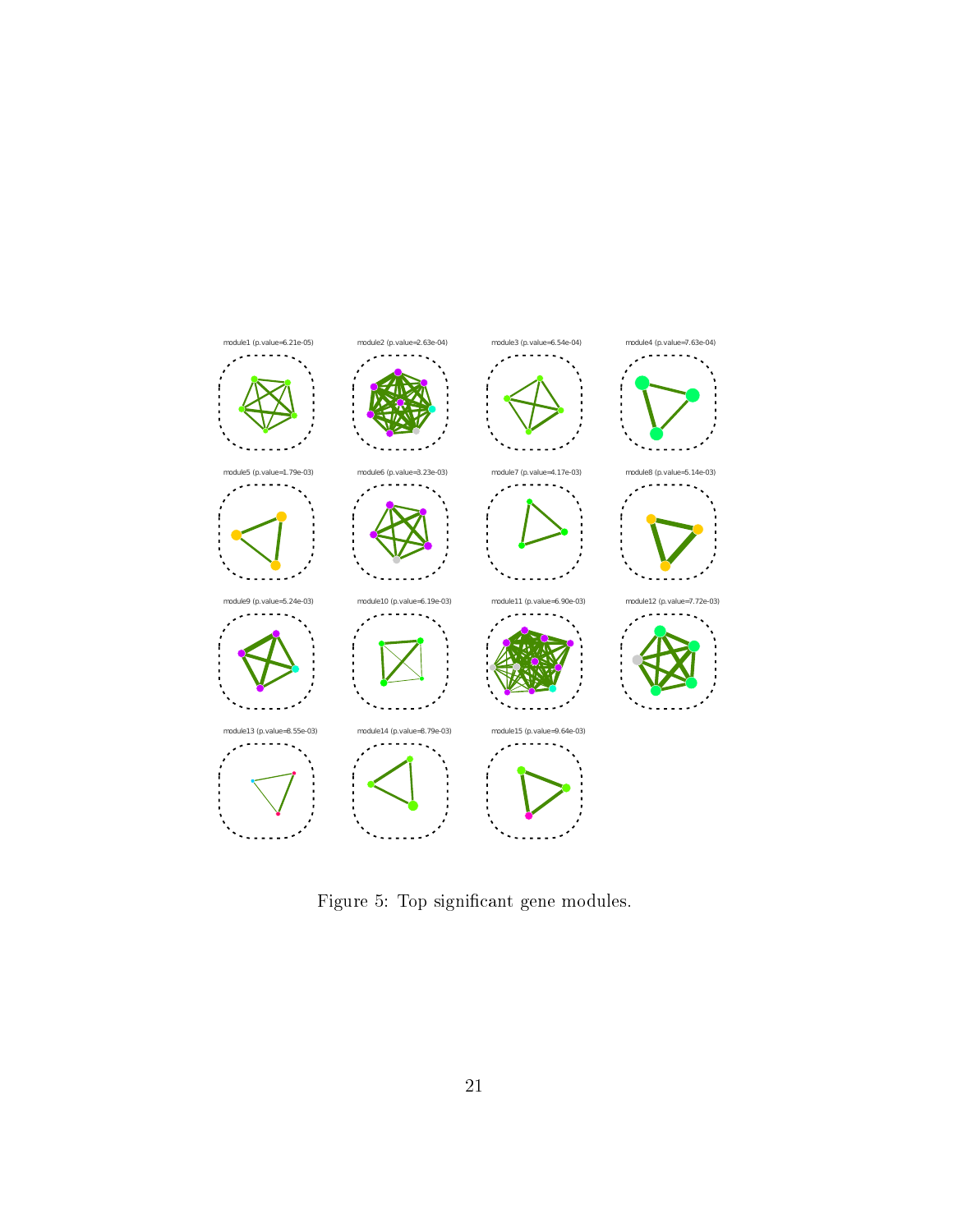<span id="page-21-1"></span>

<span id="page-21-0"></span>Figure 6: Significant gene modules found by  $pvelust$  (p-value  $0.05$ ).

### > viewNestedModules(pan,pValCutoff=0.05,minSize=3,maxSize=100)

Figure [6](#page-21-0) still presents the inferred *PANR*, but with all significant gene modules nested in containers (dashed rounded rectangles). Positive gene associations inside modules are colored in red, while inter-module associations are summed up and colored in gray. Comparing the gene modules found by **PANR** with clusters identified in  $[1]$ , we also see a very high consistency. For example, the three big clusters responsible for cell adhesion complex formation (colored in yellow), adhesion disassembly (colored in green) and tail retraction (colored in purple and blue) are found to be highly signicant modules or tightly connected submodules in our results.

For an object of class PAN, an S4 method is also provided to print a summary:

```
> summarize(pan, what="graph")
-graph
 edgeWeightType log log signed edgeWeightCutoff
```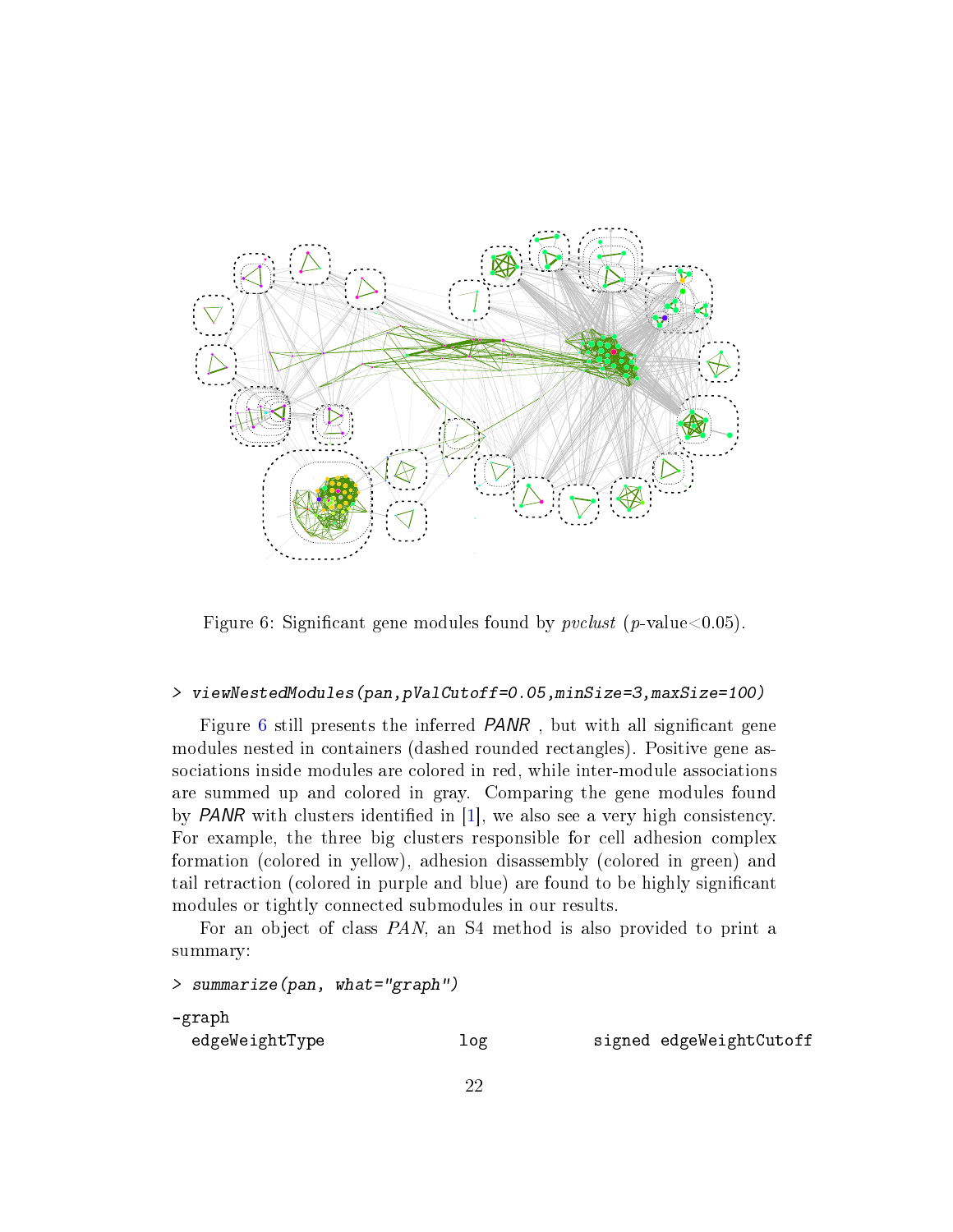| TRUF  |
|-------|
| edges |
| 4363  |
|       |

## <span id="page-22-0"></span>6 Session info

This document was produced using:

```
> toLatex(sessionInfo())
```
- R version 4.2.0 RC (2022-04-21 r82226), x86\_64-pc-linux-gnu
- Locale: LC\_CTYPE=en\_US.UTF-8, LC\_NUMERIC=C, LC\_TIME=en\_GB, LC\_COLLATE=C, LC\_MONETARY=en\_US.UTF-8, LC\_MESSAGES=en\_US.UTF-8, LC\_PAPER=en\_US.UTF-8, LC\_NAME=C, LC\_ADDRESS=C, LC\_TELEPHONE=C, LC\_MEASUREMENT=en\_US.UTF-8, LC\_IDENTIFICATION=C
- Running under: Ubuntu 20.04.4 LTS
- Matrix products: default
- BLAS: /home/biocbuild/bbs-3.16-bioc/R/lib/libRblas.so
- LAPACK: /home/biocbuild/bbs-3.16-bioc/R/lib/libRlapack.so
- Base packages: base, datasets, grDevices, graphics, methods, stats, utils
- Other packages: PANR 1.43.0, igraph 1.3.1
- Loaded via a namespace (and not attached): MASS 7.3-57, RedeR  $2.1.0$ , compiler  $4.2.0$ , magrittr  $2.0.3$ , pkgconfig  $2.0.3$ , pvclust 2.2-0, tools 4.2.0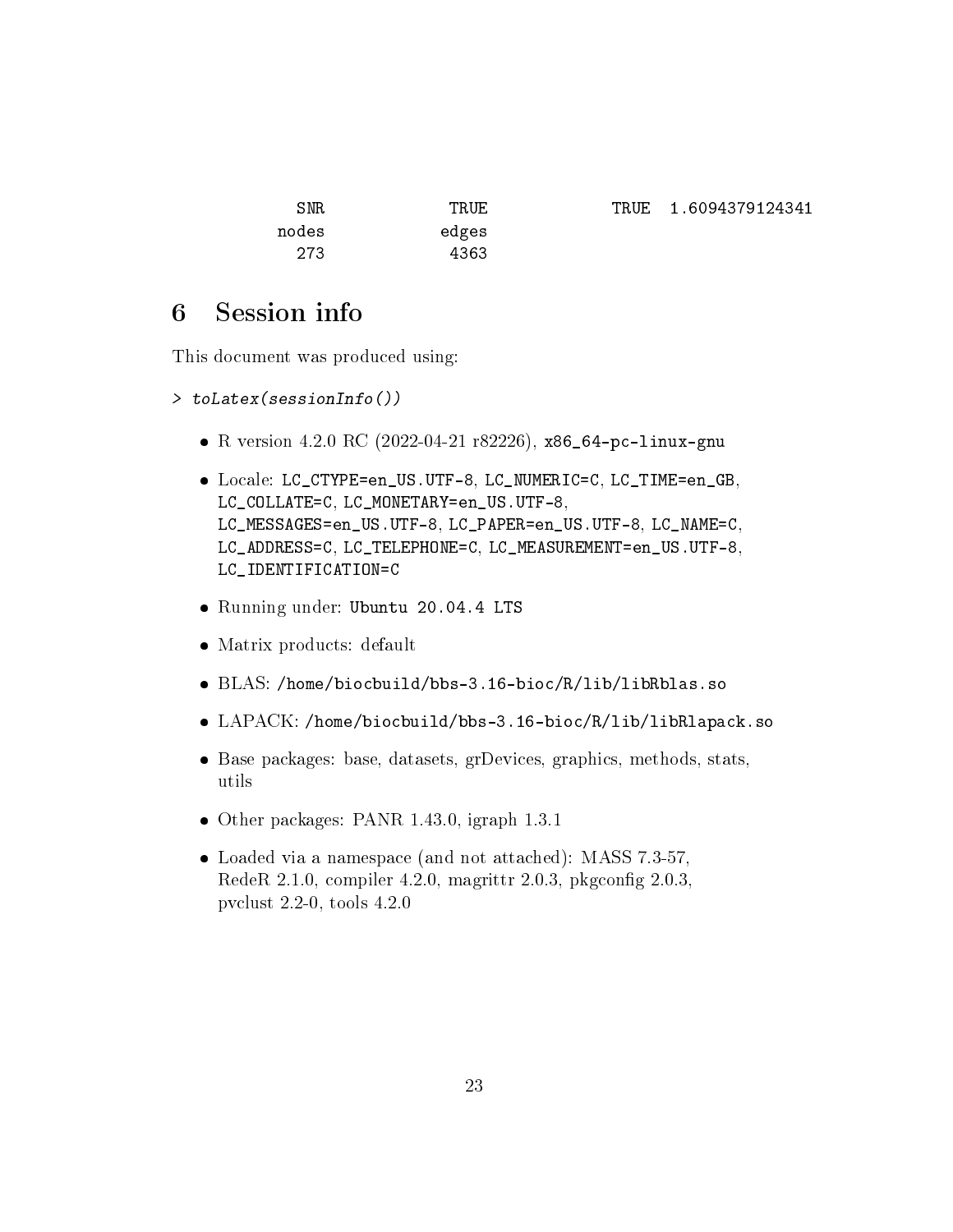## <span id="page-23-0"></span>7 References

- <span id="page-23-1"></span>[1] Bakal, C. and Aach, J. and Church, G. and Perrimon, N. (2007). Quantitative morphological signatures define local signaling networks regulating cell morphology. Science, 316(5832), 1753. [2,](#page-1-1) [3,](#page-2-2) [4,](#page-3-0) [12,](#page-11-2) [18,](#page-17-0) [20,](#page-19-1) [22](#page-21-1)
- <span id="page-23-6"></span>[2] Ji, Y. and Wu, C. and Liu, P. and Wang, J. and Coombes, K.R. (2005). Applications of beta-mixture models in bioinformatics. Bioinformatics, 21(9), 2118. [6,](#page-5-0) [7,](#page-6-0) [10](#page-9-3)
- <span id="page-23-2"></span>[3] Fuchs, F. and Pau, G. and Kranz, D. and Sklyar, O. and Budjan, C. and Steinbrink, S. and Horn, T. and Pedal, A. and Huber, W. and Boutros, M. (2010). Clustering phenotype populations by genome-wide RNAi and multiparametric imaging. Molecular systems biology, 6(1). [2,](#page-1-1) [3,](#page-2-2) [4](#page-3-0)
- <span id="page-23-4"></span>[4] Suzuki, R. and Shimodaira, H. (2006). Pvclust: an R package for assessing the uncertainty in hierarchical clustering. *Bioinformatics*, **22**(12), 1540. [4,](#page-3-0) [20](#page-19-1)
- <span id="page-23-5"></span>[5] McLachlan, G.J. and Peel, D. (2000). Finite mixture models. Wiley-Interscience, 299. [5](#page-4-4)
- <span id="page-23-3"></span>[6] Dempster, A.P. and Laird, N.M. and Rubin, D.B. (1977). Maximum likelihood from incomplete data via the EM algorithm. Journal of the Royal Statistical Society. Series B (Methodological),  $39(1)$ ,  $1-38$ . [2,](#page-1-1) [7,](#page-6-0) [13](#page-12-0)
- [7] Lee, I. and Date, S.V. and Adai, A.T. and Marcotte, E.M. (2004). A probabilistic functional network of yeast genes. Science, 306(5701), 1555.
- <span id="page-23-8"></span>[8] R Development Core Team (2008). R: A Language and Environment for Statistical Computing. http://www.R-project.org, ISBN 3-900051-07-0. [10](#page-9-3)
- <span id="page-23-7"></span>[9] Pan, W. (2006). Incorporating gene functions as priors in model-based clustering of microarray gene expression data. *Bioinformatics*, 22(7), 795. [7](#page-6-0)
- <span id="page-23-9"></span>[10] Jereys, H. (1998). Theory of probability. Oxford University Press, USA, 432. [11,](#page-10-2) [18](#page-17-0)